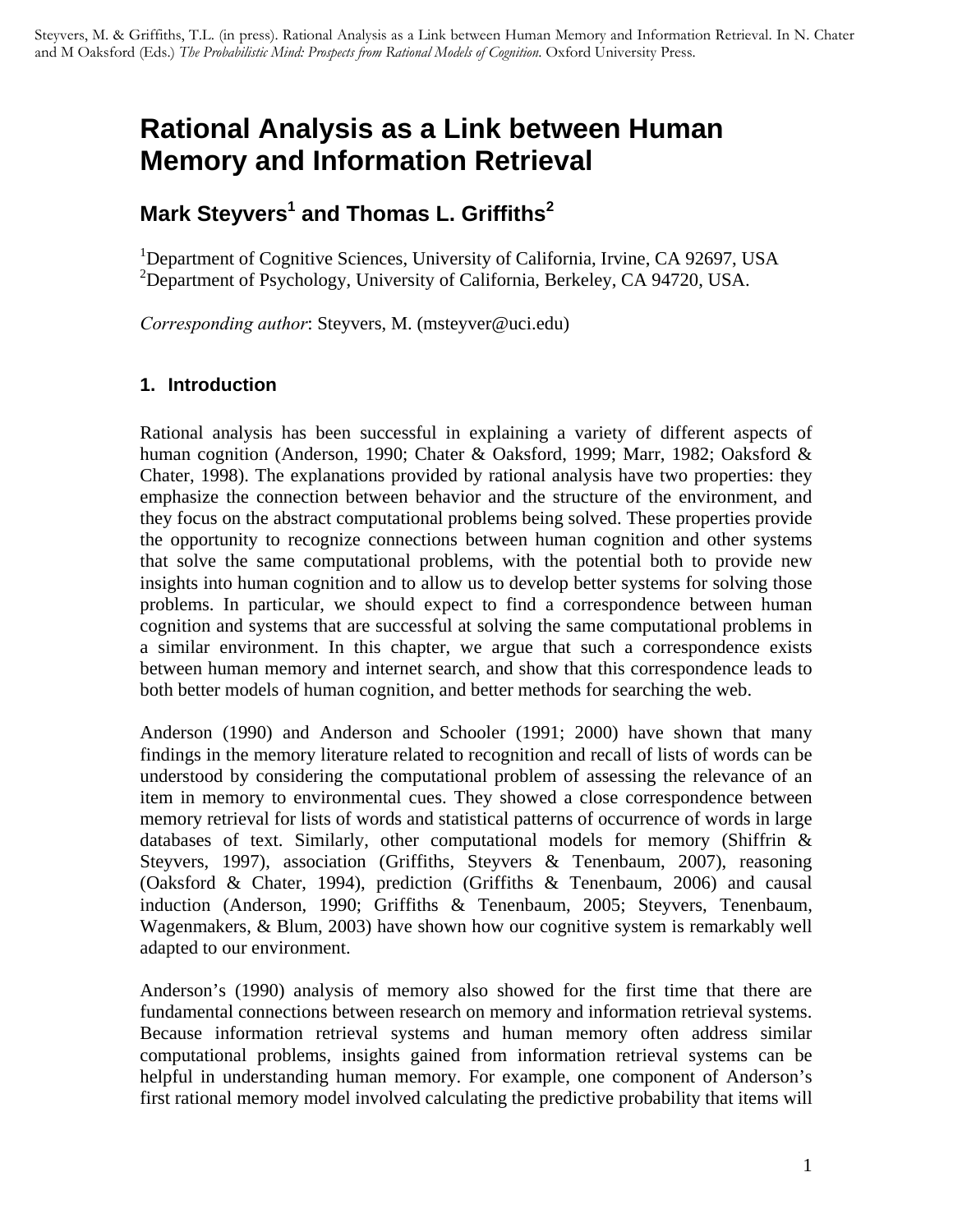re-occur given their historical pattern of occurrences. The solution to this problem was based on information retrieval models developed for library and file systems (Burrell, 1980; Salton & McGill, 1983). Just as it is useful to know the probability that a book will be needed in order to make it available in short-term or off-site storage, it is useful to know whether a fact is likely to be needed in the future when storing it in memory.

Modern information retrieval research provides new tools for modeling the environment in which human memory operates, and new systems to which human memory can be compared. An important innovation has been the introduction of *statistical language models* to capture the statistics of the regularities that occur in natural language (e.g. Croft & Lafferty, 2003; Ponte & Croft, 1998). The goal of language modeling is to exploit these regularities in developing effective systems to assess the relevance of documents to queries. Probabilistic topic models (e.g. Blei, Ng, Jordan, 2003; Griffiths & Steyvers, 2004; Griffiths, Steyvers, & Tenenbaum, 2007; Hoffman, 1999; Steyvers & Griffiths, 2006; Steyvers, Griffiths, & Dennis, 2006) are a class of statistical language models that automatically infer a set of topics from a large collection of documents. These models allow each document to be expressed as a mixture of topics, approximating the semantic themes present in those documents. Such topic models can improve information retrieval by matching queries to documents at a semantic level (Blei, Ng  $\&$ Jordan, 2003; Hoffman, 1999; Chemudugunta, Smyth & Steyvers, 2007). Another important problem in information retrieval is dealing with the enormous volume of data available on the world wide web. For any query, there might be a very large number of relevant web pages and the task of modern search engines is to design effective algorithms for ranking the importance of webpages. A major innovation has been the PageRank algorithm, which is part of the Google search engine (Brin & Page, 1998). This algorithm ranks web pages by computing their relative importance from the links between pages.

In this chapter, we use these innovations in information retrieval as a way to explore the connections between research on human memory and information retrieval systems. We show how PageRank can be used to predict performance in a fluency task, where participants name the first word that comes to mind in response to a letter cue. We also give an example of how cognitive research can help information retrieval research by formalizing theories of knowledge and memory organization that have been proposed by cognitive psychologists. We show how a memory model that distinguishes between the representation of gist and verbatim information can not only explain some findings in the memory literature but also helps in formulating new language models to support accurate information retrieval.

#### **2. A Probabilistic Approach to Information Retrieval**

Search engines and human memory are both solutions to challenging retrieval problems. For a search engine, the retrieval problem is finding the set of documents that are most relevant to a user query. In human memory, the retrieval problem can be construed in terms of assessing the relevance of items stored in the mind to a memory probe (either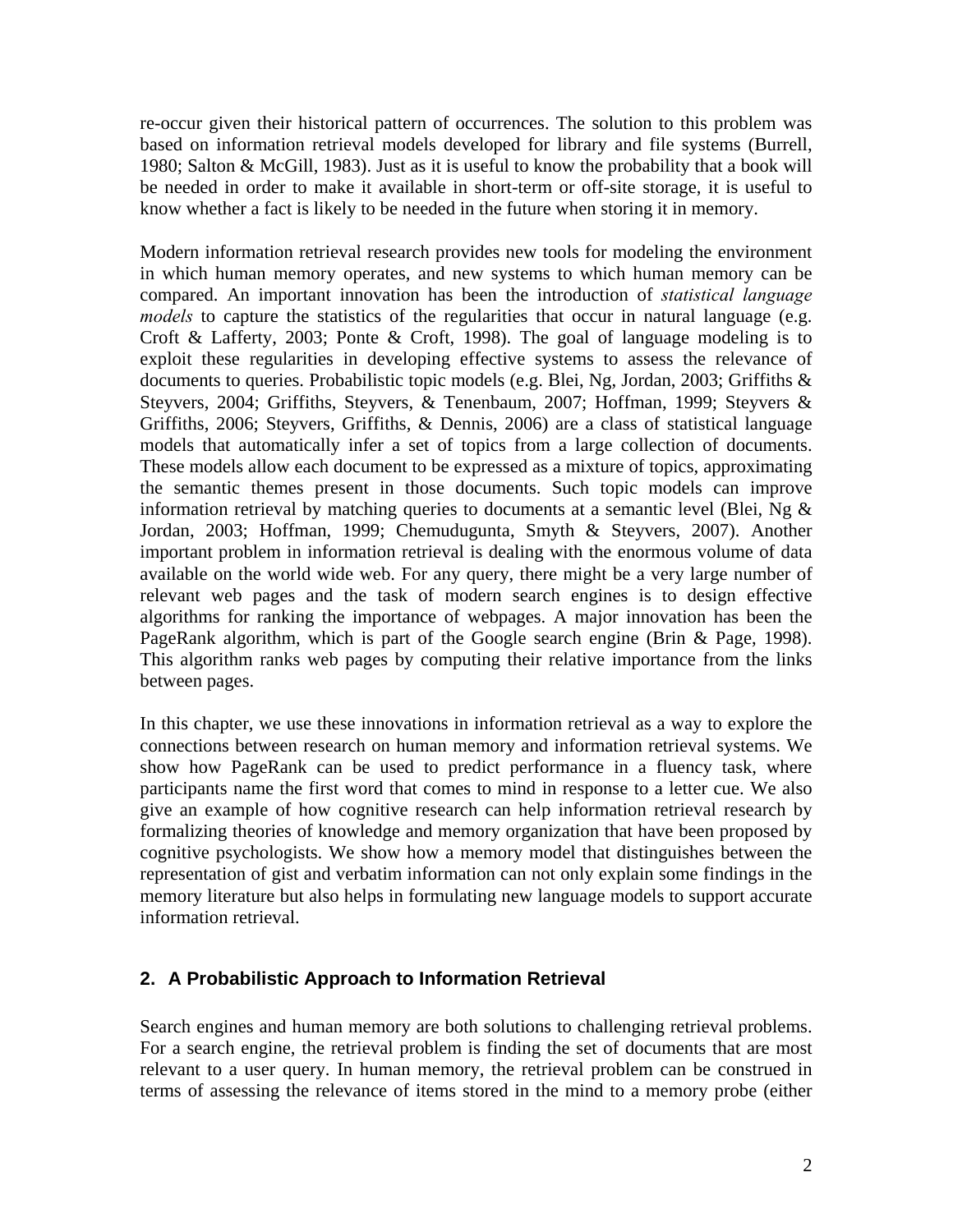internally generated or based on environmental cues). The common structure of these problems suggests a simple analogy between human memory and computer-based information retrieval: items stored in memory are analogous to documents available in a database of text (such as the world-wide web) and the memory probe is analogous to a user query. In this section, we explore how retrieval problems of this kind can be solved using statistical inference, following Anderson (1990).

Using notation appropriate to information retrieval, the problem is to assess  $P(d_i | q)$ , the probability that a document  $d_i$  is relevant given a query  $q$ . The query can be a (new) set of words produced by a user or it can be an existing document from the collection. In the latter case, the task is to find documents similar to the given document. In the context of memory retrieval, the term *q* corresponds to the memory probe and  $P(d_i | q)$  is the conditional probability that item  $d_i$  in memory is relevant to the memory probe. Let us assume that there are *D* documents in the database and the goal is to retrieve some set of the most relevant documents as assessed by  $P(d_i | q)$ . This probability can be computed using Bayes' rule, with

$$
P(d_i | q) \propto P(q | d_i) P(d_i)
$$
 (1)

where  $P(d_i)$  gives the prior probability that an item will be relevant (before any query or cue is issued), and  $P(q | d_i)$  is the probability of observing the query if we assume that item  $d_i$  was the item that was needed, also known as the "likelihood".

The prior probability,  $P(d_i)$ , can be used to capture the idea that not all items are equally important, with some items being more likely to be the target of retrieval. In search engines, this prior probability is often computed from the link structure between documents. For example, the PageRank algorithm assumes that if a document is linked to by many other important documents, then it is likely to be important. The importance of a document, also known as its PageRank, can be conceptualized as the prior probability of a document being relevant to any particular query. We will return to this idea in the next section when discussing the PageRank algorithm and its application to memory retrieval. In the rational memory model (Anderson, 1990; Anderson & Schooler, 1991; 2000), the prior probability of an item in memory being important was computed from its historical usage pattern, under the assumption that if items were recently accessed, they are likely to be accessed again. Anderson showed that this "history" factor can explain the effects of spacing and repetition of items on retention.

The likelihood,  $P(q | d_i)$ , reflects how well a particular document matches a search query or cue. In the context of information retrieval, this can be evaluated using a *generative model* that specifies how the words in the query can be generated from a statistical language model that is derived separately for each document  $d_i$ . For example, probabilistic topic models (Blei et al 2003; Griffiths & Steyvers, 2004; Griffiths et al., 2007; Hoffman, 1999; Steyvers & Griffiths, 2006; Steyvers et al., 2006) assume that each document can be described by a mixture of topics where the topics are derived from an analysis of word occurrences in a large database of text – relevant documents have topic distributions that are likely to have generated the set of words associated with the query.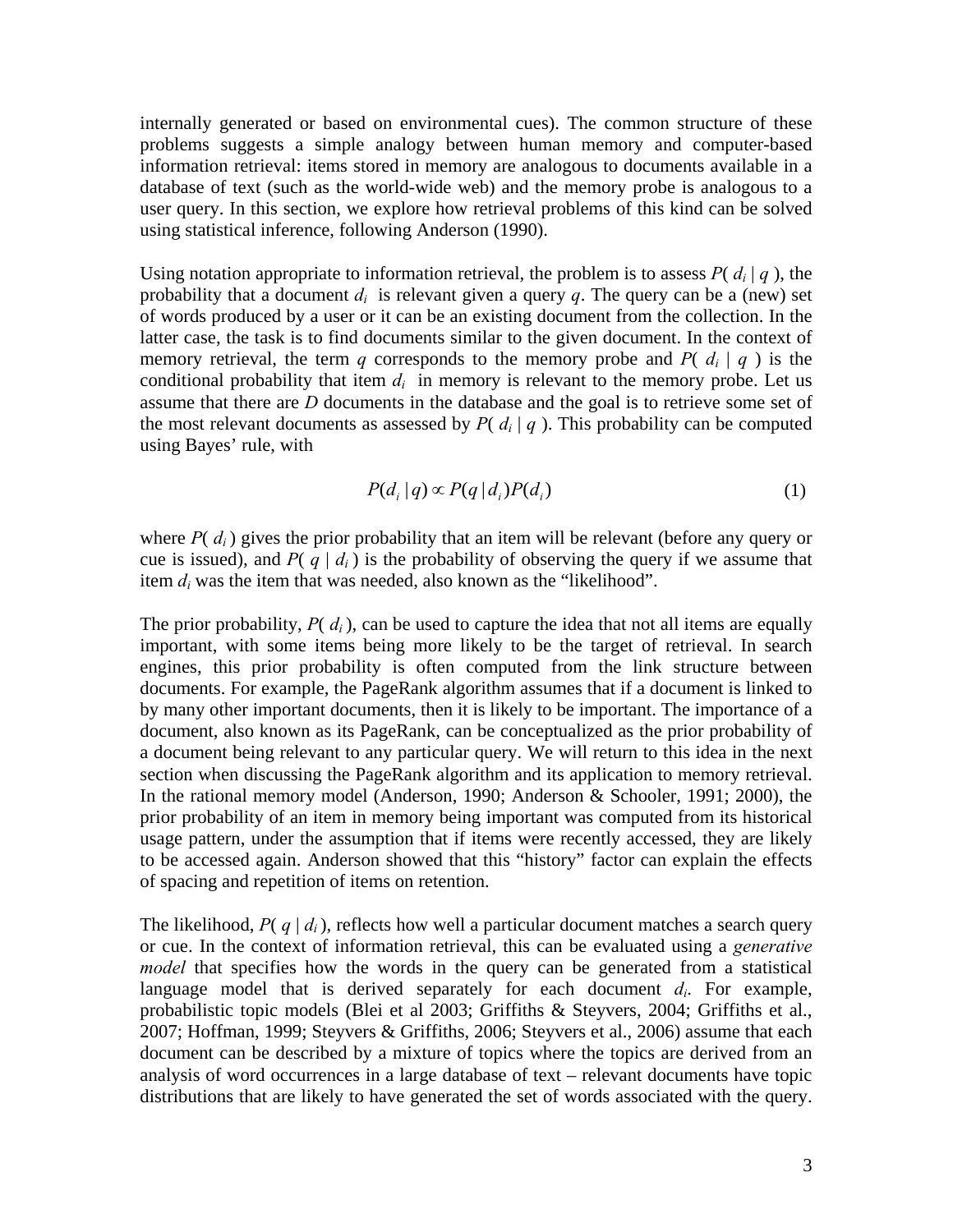We will return to this idea in a later section. In the rational memory model (Anderson, 1990; Anderson & Schooler, 1991; 2000), this likelihood term was referred to as the "context" factor, where the context represented the information available at test to probe memory. This factor was evaluated using a simple generative model for the properties of items stored in memory.

Equation 1 forms part of a simple schema for solving retrieval problems: compute the posterior probability that each item is relevant, combining its prior probability of being relevant with a likelihood reflecting its relationship to the query or cue, and then return the items with highest posterior probability. This schema can be used to solve the retrieval problems faced both by internet search engines and by human memory, suggesting that it may be possible to find parallels between the two. We explore this possibility in the next two sections, focusing on the role of the prior in the first, and then turning to the likelihood in the second.

#### **3. Google and the mind: predicting fluency with PageRank**

Many search engines produce a response to a query in two stages, first identifying the set of webpages that contain the words in the query, and then ordering those pages according to the pre-computed output of a ranking algorithm. These two stages can be mapped onto the two parts of the right hand side of Equation 1. The first stage corresponds to an assumption that the likelihood,  $P(q | d_i)$ , has some constant value for any page containing the query and is zero otherwise. This guarantees that only pages containing the query will have non-zero posterior probabilities, and means that the posterior probability of each page containing the query is directly proportional to its prior probability. The second stage, ordering the pages, thus reveals the prior probability assigned to each page: if the solution to the retrieval problem is to return the pages with highest posterior probability, and the posterior probability of the candidate pages is proportional to their prior probability, then a ranking algorithm implicitly assigns a prior probability to each page.



**Figure 1. (a) A set of webpages form a directed graph, where the nodes are pages and the edges are links. (b) Words in a semantic network also form a directed graph where the edges represent associative connections between words.** 

The correspondence between ranking algorithms and priors means that the prior probability that a webpage will be relevant to a user plays a central role in internet search. This raises a simple question: how should such prior probabilities be computed? While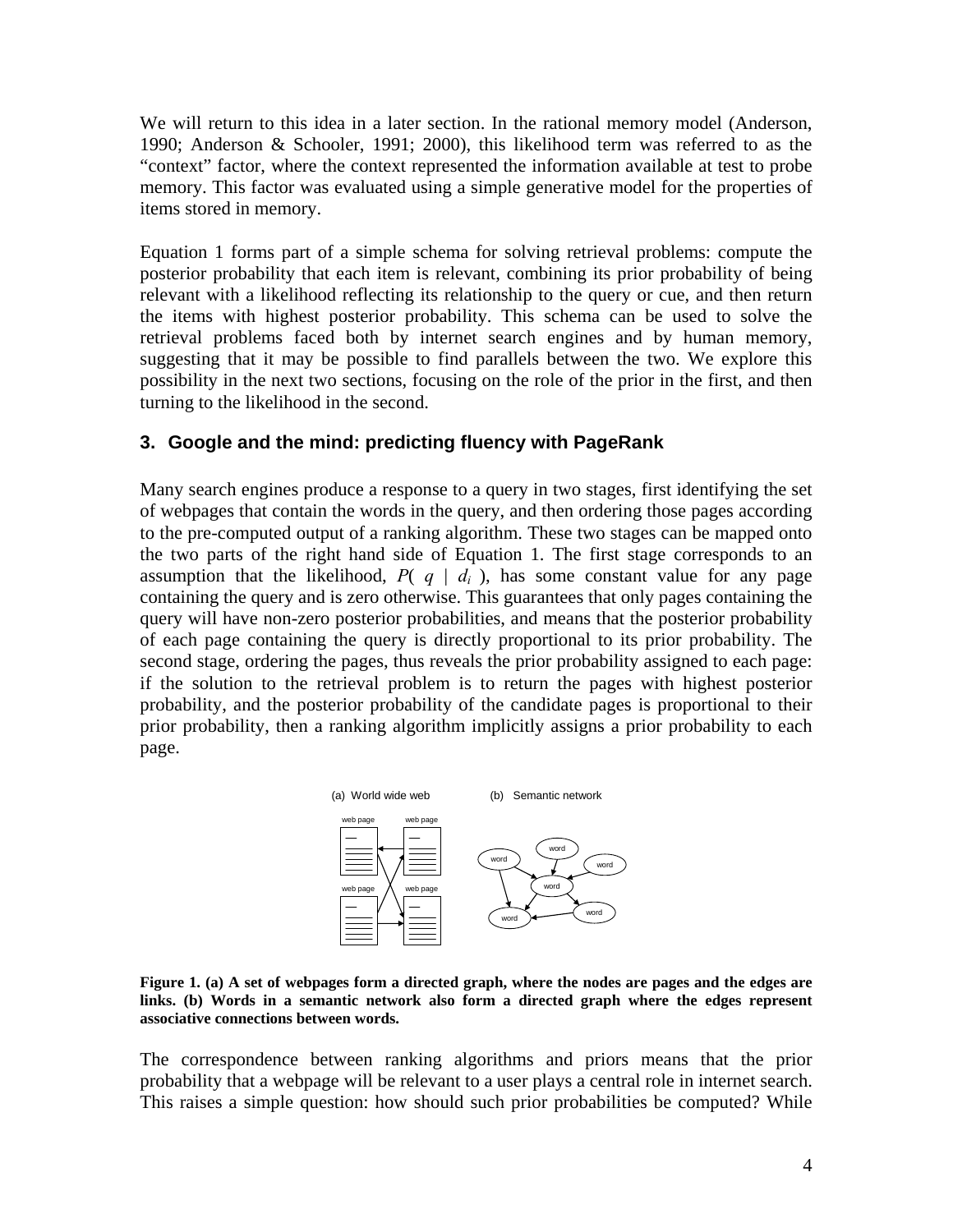the details of the ranking algorithms used by commercial search engines are proprietary, the basic principles behind the PageRank algorithm used in the Google search engine have been published (Brin & Page, 1998). The algorithm makes use of two key ideas: first, that links between webpages provide information about their importance (and hence their probability of being the webpage that a user might seek), and second, that the relationship between importance and linking is recursive.

In addition to carrying information about different topics, webpages contain sets of links connecting them to other pages, as shown in Figure 1(a). Given an ordered set of *n* pages, we can summarize the links between them with a  $n \times n$  matrix *L*, where  $L_{ij}$  indicates that a link exists from webpage *j* to webpage *i* (the adjacency matrix of the underlying graph). This matrix provides a way to define the importance of a webpage. If we assume that links are chosen in such a way that higher importance pages receive more links, then the number of links that a webpage receives (in graph-theoretic terms, its "in-degree") could be used as a simple index of its importance. Using the *n*-dimensional vector **p** to summarize the importance of our *n* webpages, this is the assumption that  $p_i = \sum_{j=1...n} L_{ij}$ .

PageRank goes beyond this simple measure of the importance of a webpage by observing that a link from a highly important webpage should be a better indicator of importance than a link from a webpage with little importance. Under such a view, a highly important webpage is a webpage that receives many links from other highly important webpages. We might thus imagine importance as flowing along the links of the graph shown in Figure 1(a). If we assume that each webpage distributes its importance uniformly over its outgoing links, then we can express the proportion of the importance of each webpage traveling along each link using a matrix **M**, where  $M_{ij} = L_{ij}/\sum_{k=1...n} L_{kj}$ . The idea that highly important webpages receive links from highly important webpages implies a recursive definition of importance, and the notion of importance being divided uniformly over outgoing links gives the equation

$$
p = Mp \tag{2}
$$

which identifies **p** as the eigenvector of the matrix **M** with the greatest eigenvalue. The PageRank algorithm computes the importance of webpages by finding a vector **p** that satisfies this equation (ignoring a slight modification to take into account the possibility that a sequence of webpages forms a closed loop).

While the recursive definition of PageRank makes clear its assumptions about how linking affects importance, some intuitions about the factors influencing the PageRank of a page can be gained by considering an alternative route to the same formal result (Brin & Page, 1998). We can define a random walk on the world wide web by assuming that a user starts at a randomly chosen web page, and then keeps clicking on links chosen uniformly at random from the set of links on the page reached after every click. This random walk is a Markov chain, and standard results in the mathematical theory of Markov chains indicate that, in the long run, the probability that this user lands on a particular webpage will be proportional to its PageRank.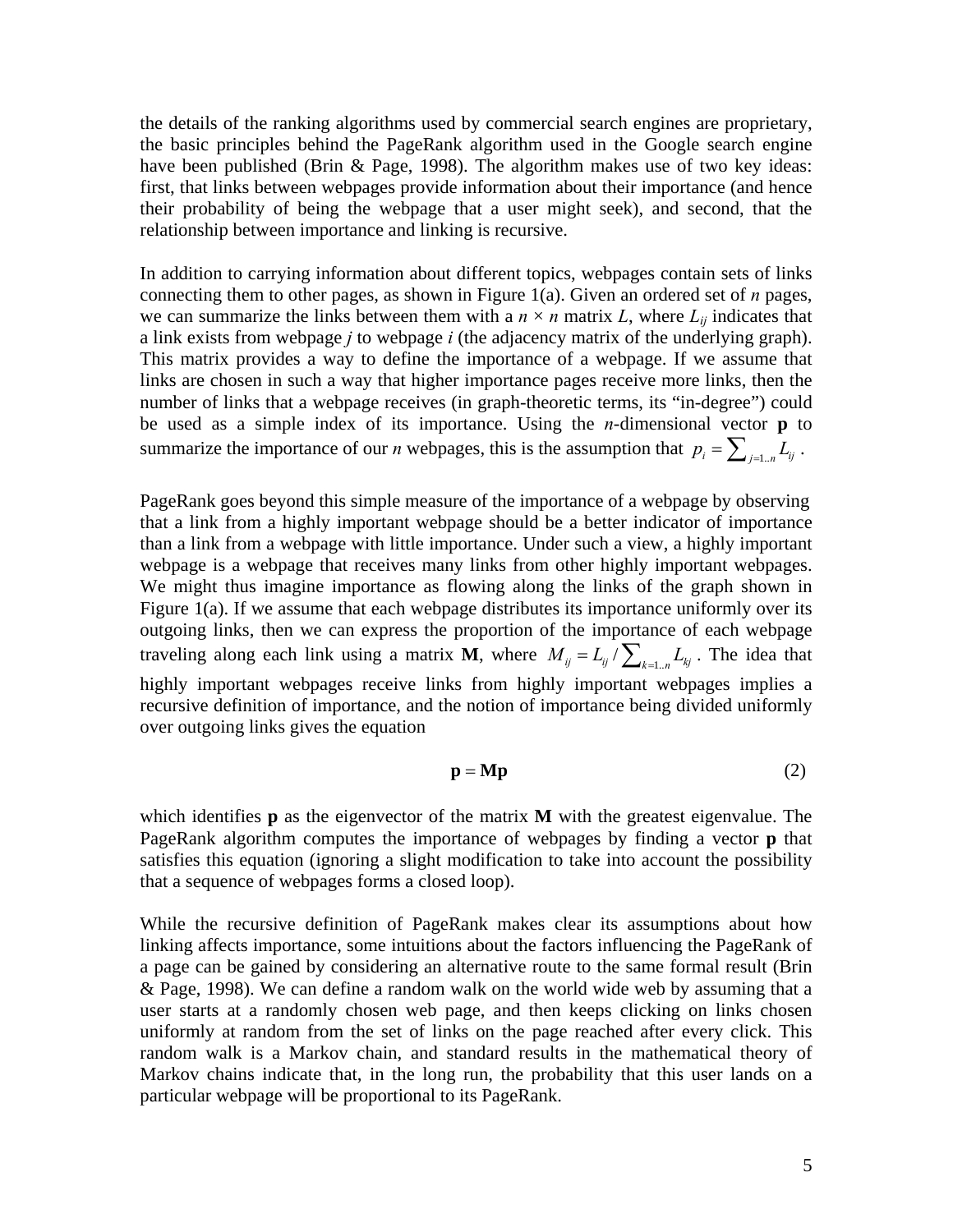#### **3.1. Applying PageRank to Semantic Networks**

The idea that that the pieces of information that are the targets of retrieval are connected to one another is not exclusive to web pages – it also appears in cognitive psychology. In an associative semantic network, such as that shown in Figure 1(b), a set of words or concepts are represented as nodes connected by edges that indicate pairwise associations (e.g., Collins & Loftus, 1975). If we take this to be the representation of the knowledge on which retrieval processes operate, human memory and search engines thus address a similar computational problem: identifying the items relevant to a query from a large network of interconnected pieces of information. The empirical success of the Google search engine indicates that PageRank constitutes an effective solution to this problem. This raises the tantalizing possibility that the link structure of semantic networks might provide a guide to the relative importance of pieces of information, or, equivalently, an estimate of the prior probability with which a particular word or concept might be needed. In particular, it suggests that by computing the PageRank of the nodes in a semantic network, we might be able to predict the prominence of the corresponding words and concepts in memory.

**Table 1**. Most frequent *responses in the fluency task for the letter "d" and the rankings given by PageRank, In-degree and KF frequency*.

| Human responses |      | PageRank     |      | In-degree     |      | <b>KF Frequency</b> |     |  |
|-----------------|------|--------------|------|---------------|------|---------------------|-----|--|
| <b>DOG</b>      | (19) | <b>DOG</b>   | (19) | <b>DOG</b>    | (19) | DO                  | (2) |  |
| DAD             | (16) | <b>DARK</b>  | (3)  | <b>DEATH</b>  | (1)  | <b>DOWN</b>         | (4) |  |
| <b>DOOR</b>     | (5)  | <b>DRINK</b> | (1)  | <b>DRINK</b>  | (1)  | DAY                 | (2) |  |
| <b>DOWN</b>     | (4)  | <b>DOWN</b>  | (4)  | <b>DIRTY</b>  | (0)  | <b>DEVELOPMENT</b>  | (0) |  |
| <b>DARK</b>     | (3)  | <b>DEATH</b> | (1)  | <b>DARK</b>   | (3)  | <b>DONE</b>         | (1) |  |
| <b>DUMB</b>     | (3)  | <b>DOOR</b>  | (5)  | <b>DOWN</b>   | (4)  | <b>DIFFERENT</b>    | (0) |  |
| DAY             | (2)  | DAY          | (2)  | <b>DIRT</b>   | (0)  | <b>DOOR</b>         | (5) |  |
| <b>DEVIL</b>    | (2)  | <b>DIRTY</b> | (0)  | <b>DEAD</b>   | (0)  | <b>DEATH</b>        | (1) |  |
| <b>DINOSAUR</b> | (2)  | <b>DIRTY</b> | (0)  | <b>DANCE</b>  | (0)  | <b>DEPARTMENT</b>   | (0) |  |
| DO              | 2)   | DEAD         | (0)  | <b>DANGER</b> | (1)  | <b>DARK</b>         | (3) |  |

*Note: The numbers between parentheses are frequencies in human responses. All responses are restricted to the words in the word association norms by Nelson, McEvoy and Schreiber (1998).* 

In order to explore the possibility of a correspondence between PageRank and human memory, we constructed a task that was designed to closely parallel the formal structure of internet search (Griffiths, Steyvers, and Firl, in press). Specifically, we wanted a task in which people had to produce items from memory that matched some query, with the hope that in doing so their responses would reflect the prior probability assigned to each item being needed. To this end, we showed participants a letter of the alphabet (the query) and asked them to say the first word that came into their head that begins with that letter (the relevant items). In the literature on human memory, such a task is used to measure fluency – the ease with which people retrieve different facts from memory, which can useful to diagnose neuropsychological and psychiatric disorders (e.g. Lezak, 1995). Each subject in the experiment gave fluency responses for twenty-one letters of the alphabet (excluding low frequency letters). The results were pooled across fifty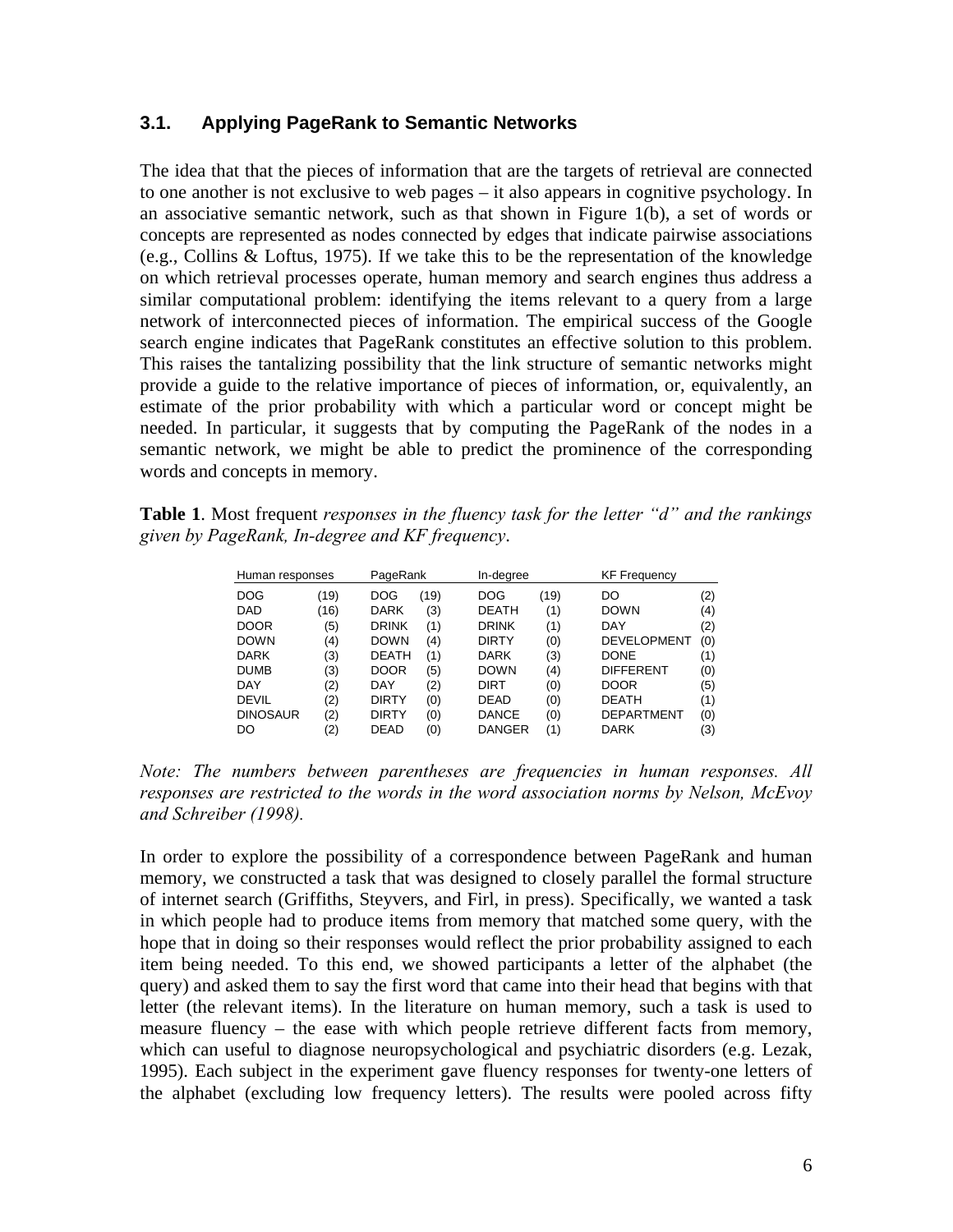subjects and responses that were given by only a single subject were excluded. Table 1 shows a sample of responses given for the letter "d".

Our goal was to determine whether people's responses could be predicted by PageRank computed from a semantic network constructed from word association norms collected by Nelson, McEvoy, and Schreiber (1998). These norms were collected by asking participants to name the first word that came into their head when presented with a cue in the form of another word. The norms list the associates that people produced for 5,018 words, and were collected in such a way that each word named at least twice as an associate also appears as a cue. From these norms, we constructed a directed graph in which each word was represented as a node, and an edge was introduced from each word to its associates. We then applied the PageRank algorithm to this graph.

In order to evaluate the performance of PageRank, we used several alternative predictors as controls. In one control, we compared the performance of PageRank to more conventional frequency-based measures, based on the Kucera-Francis (KF) word frequency (Kucera & Francis, 1967). Word frequency is widely used as a proxy for fluency in word recognition studies (e.g., Balota & Spieler, 1999; Plaut, McClelland, Seidenberg, & Patterson, 1996; Seidenberg & McClelland, 1989; see also Adelman, Brown & Quesada, 2006) and to set the prior probability of items in rational models of memory (Anderson, 1990). Another control was a semantic network measure that was not based on a recursive definition of importance: the in-degree of each node in the semantic network. This is the frequency with which the word was named as a response in the word association norms. The in-degree of nodes in an associative semantic network has previously been used as a predictor in a number of episodic memory studies (McEvoy, Nelson, & Komatsu, 1999; Nelson, Dyrdal, & Goodmon, 2005). In-degree differs from PageRank only in the assumption that all incoming links should be given equal weight when evaluating the importance of an item, rather than being assigned weights based on the importance of the items from which they originate.

For each letter of the alphabet, we identified all words contained in the norms that began with that letter, and then ordered the words by each of the three predictors, assigning a rank of 1 to the highest-scoring word and increasing rank as the predictor decreased. A sample of the rankings for the letter "d" produced by PageRank, KF frequency and indegree is shown in Table 1. To compare performance of these three predictors, we compared the median ranks. The median rank assigned by PageRank was 13, as compared to 17 for in-degree and 43 for word frequency, reflecting a statistically significant improvement in predictive performance for PageRank over the controls.

The results of this experiment indicate that PageRank, computed from a semantic network, is a good predictor of human responses in a fluency task. These results suggest that the PageRank of a word could be used in the place of more conventional frequencybased measures when designing or modeling memory experiments, and support our argument that the shared problem faced by human memory and internet search engines might result in similar solutions. One way to explain the advantage of PageRank might be to return to the idea of random walks on a graph. As mentioned above, a random internet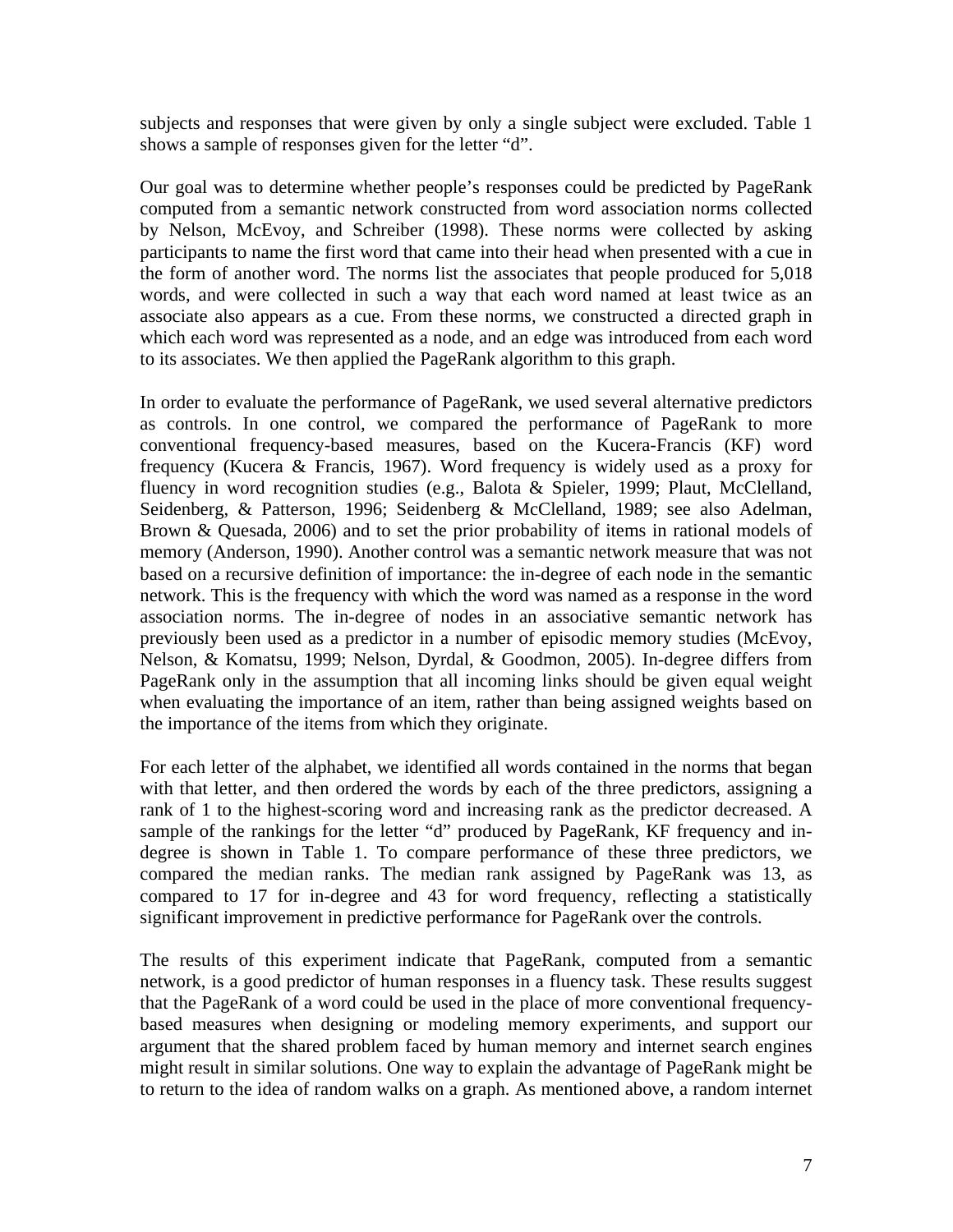surfer will select webpages with probabilities proportional to their PageRank. For semantic networks, the PageRank of a word is proportional to the probability of selecting that word if participants started at a random word in the semantic network and proceeded to search their memories by following associative links until they found a word that matched the query (see Griffiths et al., in press, for details).

The fluency task focused on one important component in retrieval, the prominence of different words in human memory, as should be reflected in the prior  $P(d_i)$ . By using a letter matching task, for which the word response can either be true or false, we purposefully minimized the influence of the  $P(q | d_i)$  likelihood term in Equation 1. However, in more typical retrieval tasks, queries can relate in many ways to items stored in memory. In addition to the *form-based* matching that was emphasized in the letter matching task, many retrieval tasks require *content-based* matching where the query and items in memory are matched at a conceptual level. In the next section, we consider the computational problem of assessing  $P(q | d_i)$  using both form-based and content-based matching strategies.

#### **4. Topic Models to extract Verbatim and Gist information**

In both memory and information retrieval research, one of the main problems is to specify how relevant information can be retrieved in the context of a user query or environmental cues. Memory researchers have proposed that the memory system assesses relevance at two levels of generality: verbatim and gist (Brainerd, Reyna, & Mojardin, 1999; Brainerd, Wright, & Reyna, 2002; Mandler, 1980). The gist-level representation is based on a high-level semantic abstraction of the item to be stored, whether it is a sentence, conversation or document. This gist level information can be used to disambiguate words or retrieve semantically relevant concepts during reading (Ericsson & Kintsch, 1995; Kintsch, 1988; Potter, 1993). At the verbatim level, information is stored and retrieved relatively closely to the raw physical form in which it was received and might include the specific choice of words and physical characteristics related to font and voice information. While it is probably an oversimplification to propose that the memory system utilizes only two levels of abstraction to encode and retrieve information, the distinction between gist and verbatim information has been useful to understand, at least at a conceptual level, a variety of findings in memory and language research. However, these models leave open the question of exactly how verbatim and gist level information is encoded in memory.

In information retrieval, the relevance of a query to documents can be assessed using a variety of techniques that focus on different levels of abstraction of the information contained in the document and query. The simplest keyword matching strategies do not attempt any abstraction and focus on the exact word matches between documents and queries. A widely used keyword-matching retrieval technique is based is on the termfrequency, inverse-document-frequency (TF-IDF) method (Salton & McGill, 1983). The relevance of a document is related to the number of exact word matches and inversely weighted by the number of times the query terms appear in documents across the database. One problem of this technique is that it can be overly specific. It can give low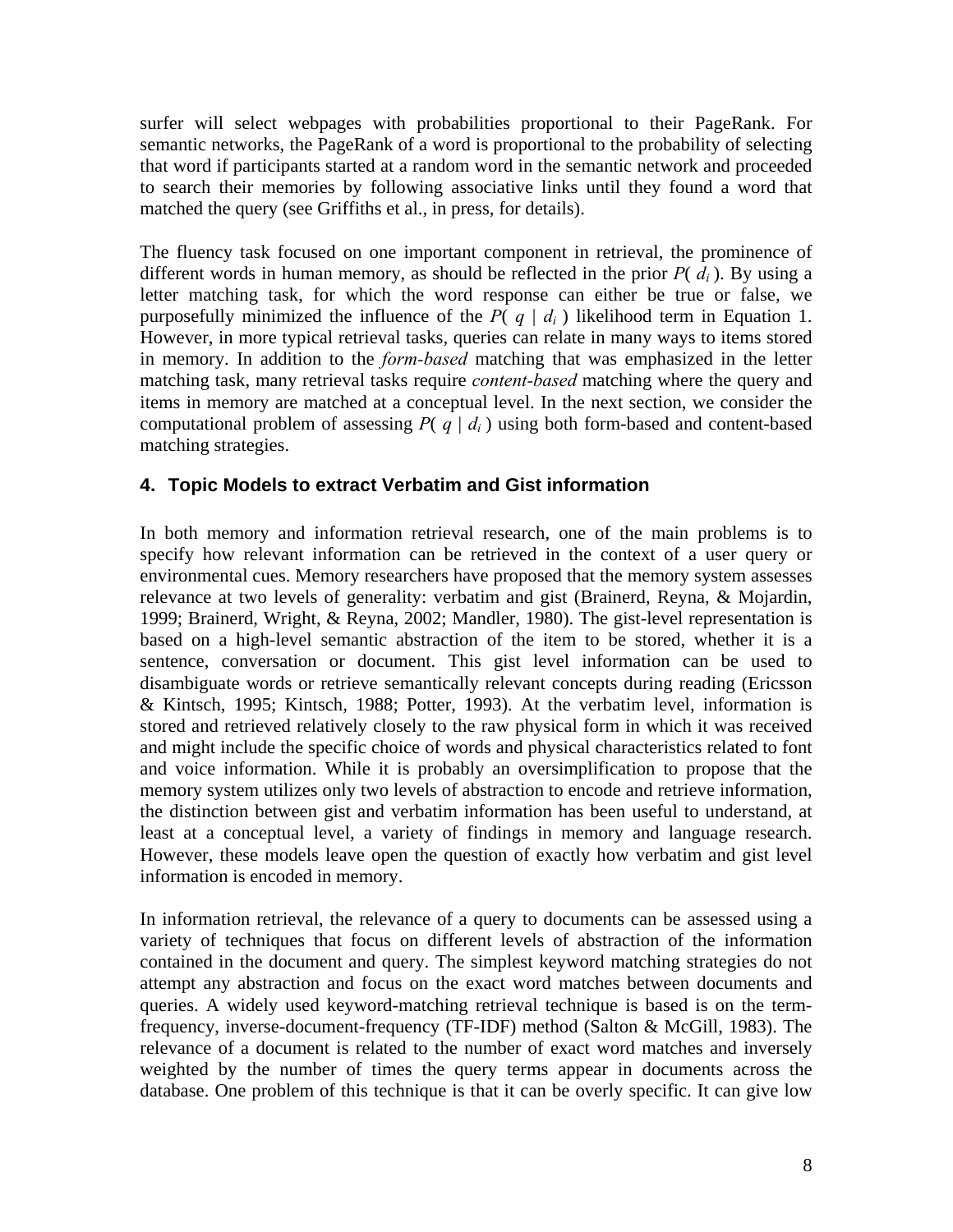relevance scores to documents that contain words semantically related to the query. To improve the generalization in retrieval, dimensionality-reduction techniques have been developed to extract a lower-dimensional description for documents that utilizes the statistical regularities of words in natural language. This has led to techniques such as Latent Semantic Indexing (LSI; Deerwester, Dumais, Furnas, Landauer, & Harshman, 1990; Landauer & Dumais, 1997), and probabilistic analogues such as Probabilistic Latent Semantic Indexing (PLSI; Hoffman, 1999) and Latent Dirichlet Allocation (LDA; Blei et al., 2003; Griffiths & Steyvers, 2004). The idea is that queries and documents can be matched in the lower-dimensional space, which often leads to higher-level semantic matches. However, in come cases these dimensionality-reduction techniques lead to *overgeneralization*. Because the matching of query and document takes place entirely in the lower-dimensional "semantic" space, all details about the individual words in query and documents are lost in this comparison. It is possible, however, that some of the individual words in the query or document were essential to assess relevance.

The difficult issue of deciding on an appropriate level of generalization to assess relevance forms an important parallel between problems studied by memory and information retrieval researchers. In the context of human memory, should information in memory be relevant only when it exactly matches the environmental cues (using verbatim information) or should the retrieval process allow some generalization in the retrieval process (using gist)? Similarly, in information retrieval, should the relevance of documents to queries be assessed more on the level of exact matches (e.g. keyword matching strategies) or should there be some attempt to extract a more general representation of documents and queries to allow for conceptual level matches?

In this section, we consider the computational problem of balancing the tradeoff between specificity and generality. We will start with a description of probabilistic topic models that focus on extracting only gist-based descriptions for each document using lowdimensional semantic representations. We then introduce an extension of these models, the dual-route topic model that augments these gist-based representations with document specific representations based on specific keyword occurrences in documents. We illustrate how this model can be used to explain several findings in the memory literature such as false memory and semantic isolation effects. We will also show how this model leads to improved performance in information retrieval.

#### **4.1. Topic Models**

Topic models such as PLSI and LDA are based upon the idea that documents are mixtures of topics, where a topic is a probability distribution over words. A topic model is a *generative model* for documents: it specifies a simple probabilistic procedure by which documents can be generated. In a standard topic model, to make a new document, one chooses a distribution over topics. Then, for each word in that document, one chooses a topic at random according to this distribution, and draws a word from that topic. To introduce notation, we will write  $P(z | d)$  for the multinomial distribution over topics given document *d*, and  $P(w | z = t)$  for the multinomial distribution over words *w*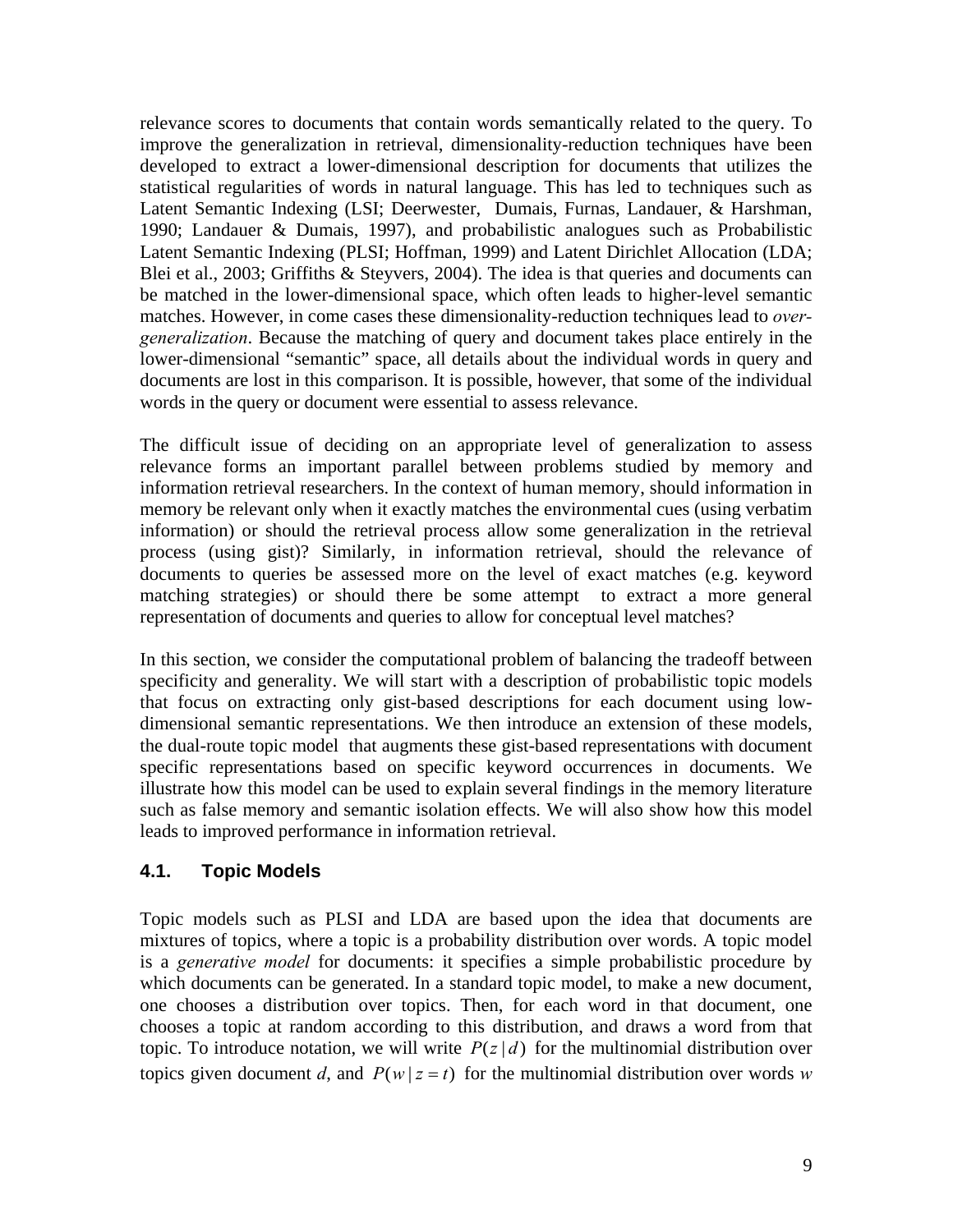given a specific topic *t*. In a standard topic model, the distribution of words in document *d* can be decomposed as a finite mixture over *T* topics as follows:

$$
P(w|d) = \sum_{t=1}^{T} P(w|z=t)P(z=t|d)
$$
 (3)

 $P(z = t | d)$  gives the importance of a particular topic in document *d* which can be used as In this model, the term  $P(w | z = t)$  indicates which words are important for topic *t* and a representation of the content or gist of that document. In the LDA model, these multinomial distributions have associated priors, chosen to be Dirichlet distributions. The hyperparameters of the Dirichlet distributions indicate which kinds of multinomial distributions are likely, and control the degree of smoothing of the word counts in topics and topic counts in documents.

Given the observed words in a set of documents in a large corpus, we would like to know what set of topics is most likely to have generated the data. This involves inferring the probability distribution over words associated with each topic,  $P(w|z)$ , and the distribution over topics for each document,  $P(z|d)$ . Several statistical inference techniques have been developed to infer these distributions from large text corpora. The simulations discussed in this chapter utilized an efficient Gibbs sampling technique based on Markov chain Monte Carlo (Griffiths & Steyvers, 2004). We will not discuss the details of this procedure but we refer the interested reader to an introductory treatment by Steyvers and Griffiths (2006).

As an example of the topics that can be extracted with the topic model, we applied the topic model with *T*=1500 topics to the TASA corpus, a collection of over 37,000 text passages from educational materials (e.g., language & arts, social studies, health, sciences) collected by Touchstone Applied Science Associates (see Landauer, Foltz, & Laham, 1998). Several topic-word distributions  $P(w | z = t)$  are illustrated in Figure 2. The figure shows the nine words that have the highest probability under each topic. The particular topics shown in the figure relate to various themes in agriculture and biology.

| Topic 41         | Topic 543          | Topic 816      | <b>Topic 1321</b>    | <b>Topic 1253</b> |
|------------------|--------------------|----------------|----------------------|-------------------|
| <b>TOOLS</b>     | <b>FARMERS</b>     | <b>MEAT</b>    | <b>NUTRIENTS</b>     | <b>PLANTS</b>     |
| TOOL.            | <b>CROPS</b>       | <b>BEEF</b>    | <b>ENERGY</b>        | <b>PLANT</b>      |
| <b>CUTTING</b>   | <b>FARMING</b>     | <b>EAT</b>     | <b>FATS</b>          | <b>LEAVES</b>     |
| <b>HAND</b>      | <b>FARMS</b>       | <b>COOKED</b>  | <b>VITAMINS</b>      | <b>SEEDS</b>      |
| <b>CUT</b>       | FARM               | <b>PORK</b>    | <b>CARBOHYDRATES</b> | SOIL.             |
| DRILL.           | <b>LAND</b>        | MEAL           | <b>FOOD</b>          | <b>ROOTS</b>      |
| <b>CHISEL</b>    | <b>CROP</b>        | <b>SAUCE</b>   | VITAMIN              | <b>FLOWERS</b>    |
| <b>CARPENTER</b> | <b>AGRICULTURE</b> | <b>BREAD</b>   | <b>MINERALS</b>      | <b>WATER</b>      |
| <b>METAL</b>     | <b>GROW</b>        | <b>COOKING</b> | <b>NEED</b>          | <b>FOOD</b>       |
|                  |                    |                |                      |                   |

**Figure 2. Example topic distributions extracted from the TASA corpus using a topic model with 1500 topics. For each topic, the nine most likely words are shown in order of probability.**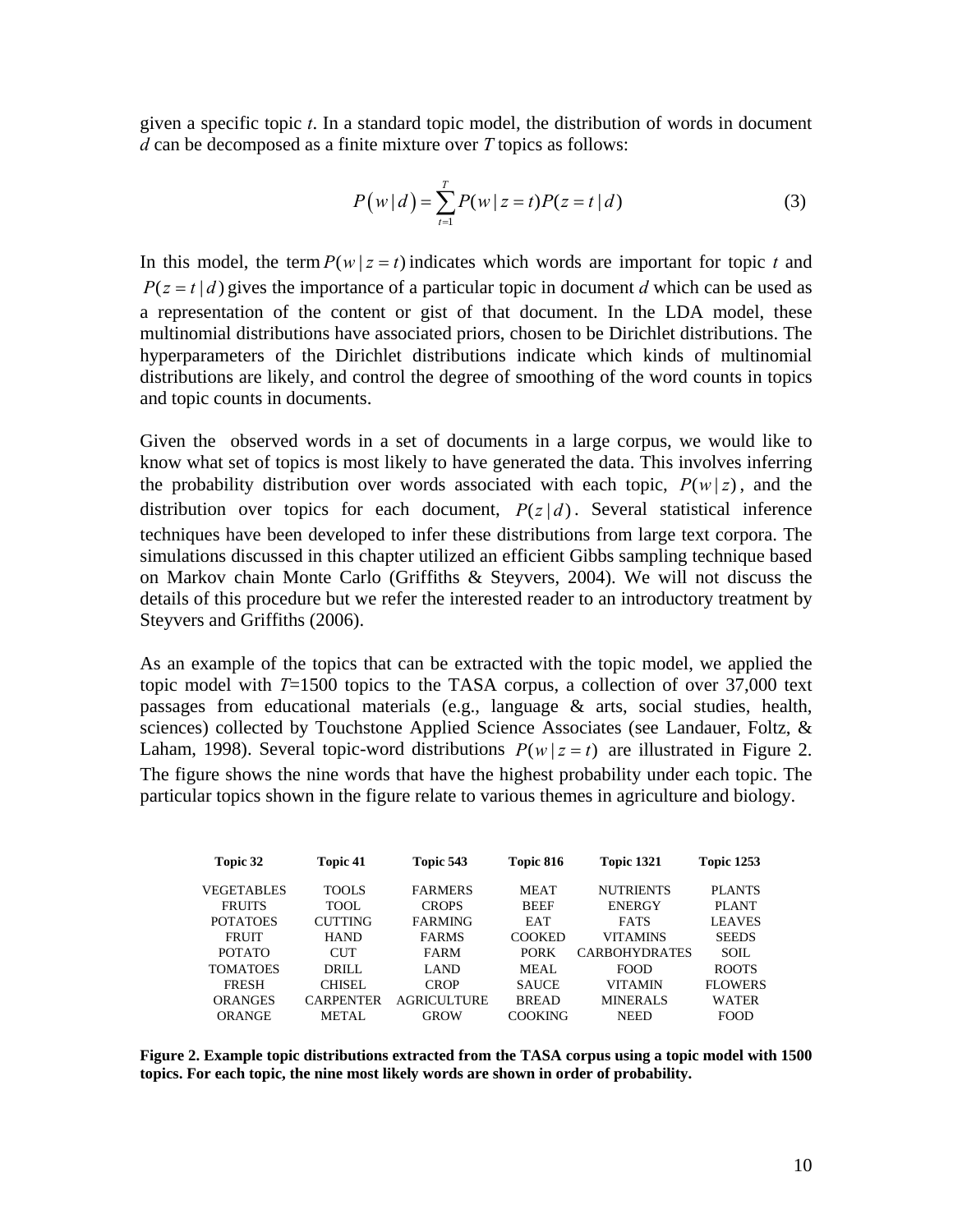In the standard topic model, each document is described by a distribution over topics which represent the gist of a document but information about particular words is lost. For example, suppose we need to encode the following list (i.e. document) of words: PEAS, CARROTS, BEANS, SPINACH, LETTUCE, TOMATOES, CORN, CABBAGE, and SQUASH. If we encode this list as a distribution over 1500 topics, only a few topics would receive high probability. For example, one possible distribution for this list would be to give probability .77, .17, and .06 to topics 32, 543, and 1253 respectively, and zero probability to all other topics. This encoding would capture the idea that the list of words contained semantic themes related to *vegetables* and *farming*. However, this encoding would not allow accurate reconstruction of the specific words that were presented. If we use Equation (3) to reconstruct the list with these topic weights, words that were not presented on the list, such as VEGETABLES and POTATO might receive relatively higher probability. While it is a desirable feature of the model to generalize beyond the specific words on a list, what is needed is a model-based encoding that tempers this generalization with a representation for the specific words present on the list.

#### **4.2. Dual Route Topic Models**

We developed the *dual-route topic model* to capture both the specific and general aspects of documents. This model is an extension of the LDA model that allows words in documents to be modeled as either originating from general topics, or from a distribution over words that is specific for that document. We will refer to this distribution as the *special word* distribution. An important assumption in the model is that each word originates from a single route only, but there can be uncertainty about the route allocation. Each word token in a document has an associated random variable *x*, taking value  $x = 0$  if the word *w* is generated via the topic route, and value  $x = 1$  if the word is generated as a special-word route. The variable *x* acts as a switch. If  $x = 0$ , the standard topic mechanism is used to generate the word: a topic is sampled from the topic distribution associated with the document and a word is sampled from the topic. On the other hand, if  $x = 1$ , words are sampled from the special-word distribution specific to the document. We model this as multinomial with a symmetric Dirichlet prior. The switch variable x is sampled from a document-specific Bernoulli variable  $\lambda$  with a symmetric Beta prior. The random variable *λ* determines the proportion of words associated with the special word and topic route within a document. The model specifies the following probability distribution over words in a document:

$$
P(w|d) = P(x=0|d) \sum_{t=1}^{T} P(w|z=t)P(z=t|d) + P(x=1|d)P'(w|d)
$$
 (4)

weighted by  $P(x=0|d)$  and the special word route weighted by  $P(x=1|d)$ . If  $P(x=1|d) = 0$ , the model is identical to the LDA model in Equation (3). On the other where  $P'(w | d)$  is the special word distribution associated with document *d*. Note that the model explains word occurrences as a mixture of two routes, the topic model route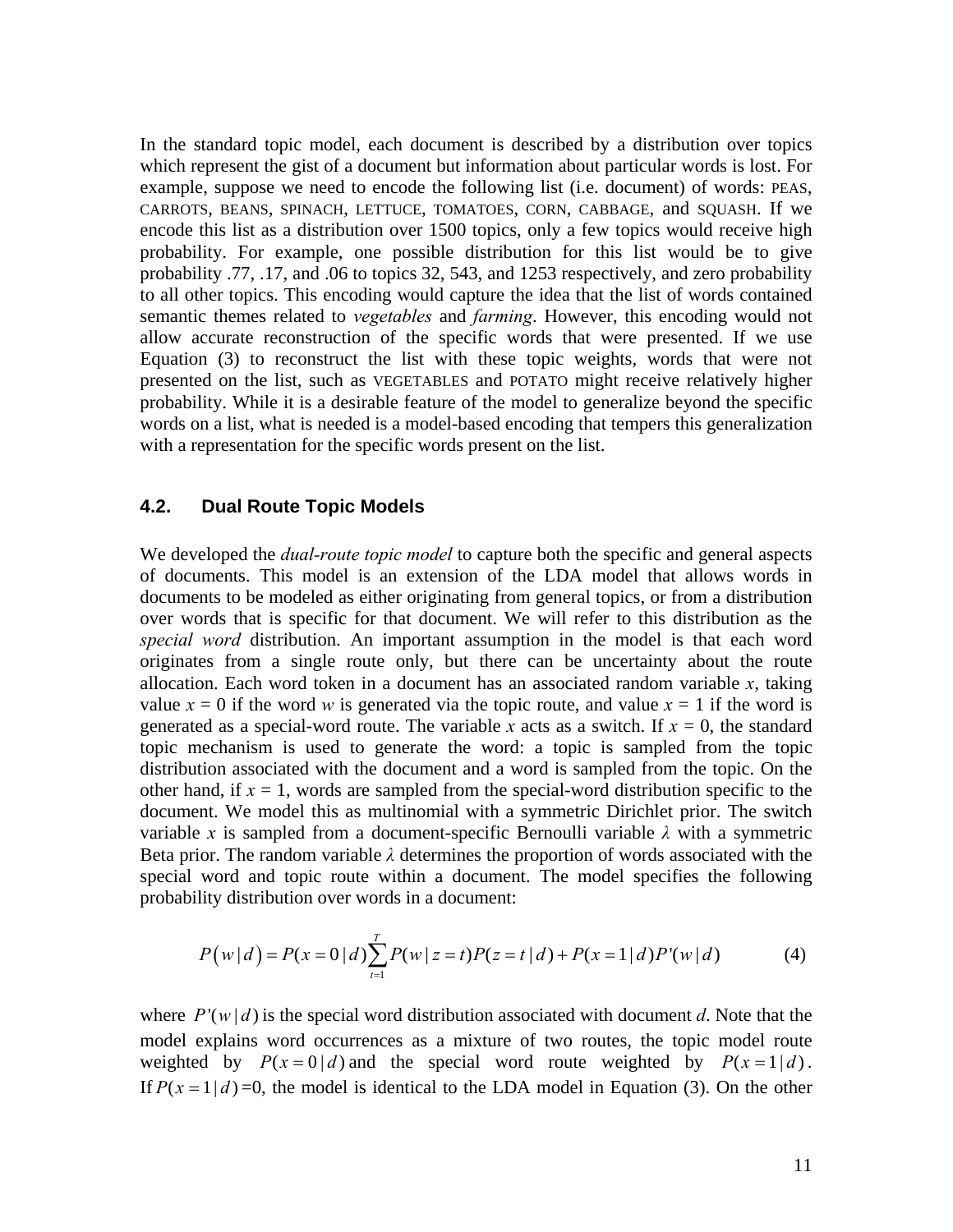hand, if  $P(x = 1 | d) = 1$ , the model is identical to a unigram word model. By mixing these two components, the model allows a flexible balance between modeling general and specific aspects of documents. The latent variables in the model include the terms  $P(z|d)$  and  $P(w|z)$  associated with the topic model and new terms  $P(x|d)$ and  $P'(w | d)$ . As with standard topic models, Gibbs sampling can be used to infer these distributions (see Chemudugunta, Smyth & Steyvers, 2007, for details).

#### **4.3. Explaining Semantic Isolation Effects**

The distinction between verbatim and gist level information can be useful to understand a number of findings in the memory literature, such as the semantic isolation effect. This effect is related to the classic finding by Von Restorff (1933) that information that stands out from the context is better remembered. Von Restorff effects can be based on physical or semantic characteristics, by presenting a word on a list in a unique color or font or drawing a word from a novel semantic category. Semantic isolation effects occur when words that semantically stand out from the list are better remembered.

Early explanations of the isolation effect focused on the role of attention (Jenkins, 1948) and surprise (Green, 1956). In this account, the unexpected isolated word leads to an increase in attention which enhances the encoding of the item. However, studies have shown that the isolate is not (always) rehearsed or attended more (e.g. Dunlosky, Hunt & Clark, 2000). Also, this account cannot explain the continued presence of isolate effects even when the isolate is presented as the first word in the list. In this case, no expectations about the list contents can have been built up yet when processing the first item. An alternative account focuses on the role of memory organization with the idea that the isolate is encoded in qualitatively different ways compared to the background items (Bruce & Gaines, 1976; Fabiani & Donchin, 1995). The dual route memory model allows a computational account for the semantic isolation consistent with this proposal. In the model, the memory system utilizes qualitatively different encoding resources to encode isolate and background items. The topic route stores the gist of the list and the special-words route stores specific words such as the isolate word.

To illustrate the dual-route topic approach, we applied the model to experimental data gathered by Hunt and Lamb (2001). They compared recall performance for two lists of words, illustrated in Figure 3(a). The outlier lists consisted of nine words from one category (e.g. *vegetables*) and one target word (e.g. HAMMER) from another category, whereas the control list embedded the target word in a background context that is semantically consistent. As shown in Figure 3(b), Hunt and Lamb found that recall for the target word is much higher in the isolate condition, illustrating the semantic isolation effect. The finding that the target item is recalled about as well as the background items in the control list shows that this isolation effect needs to be explained by the difference in context, and not by particular item characteristics (e.g. orthography or word frequency).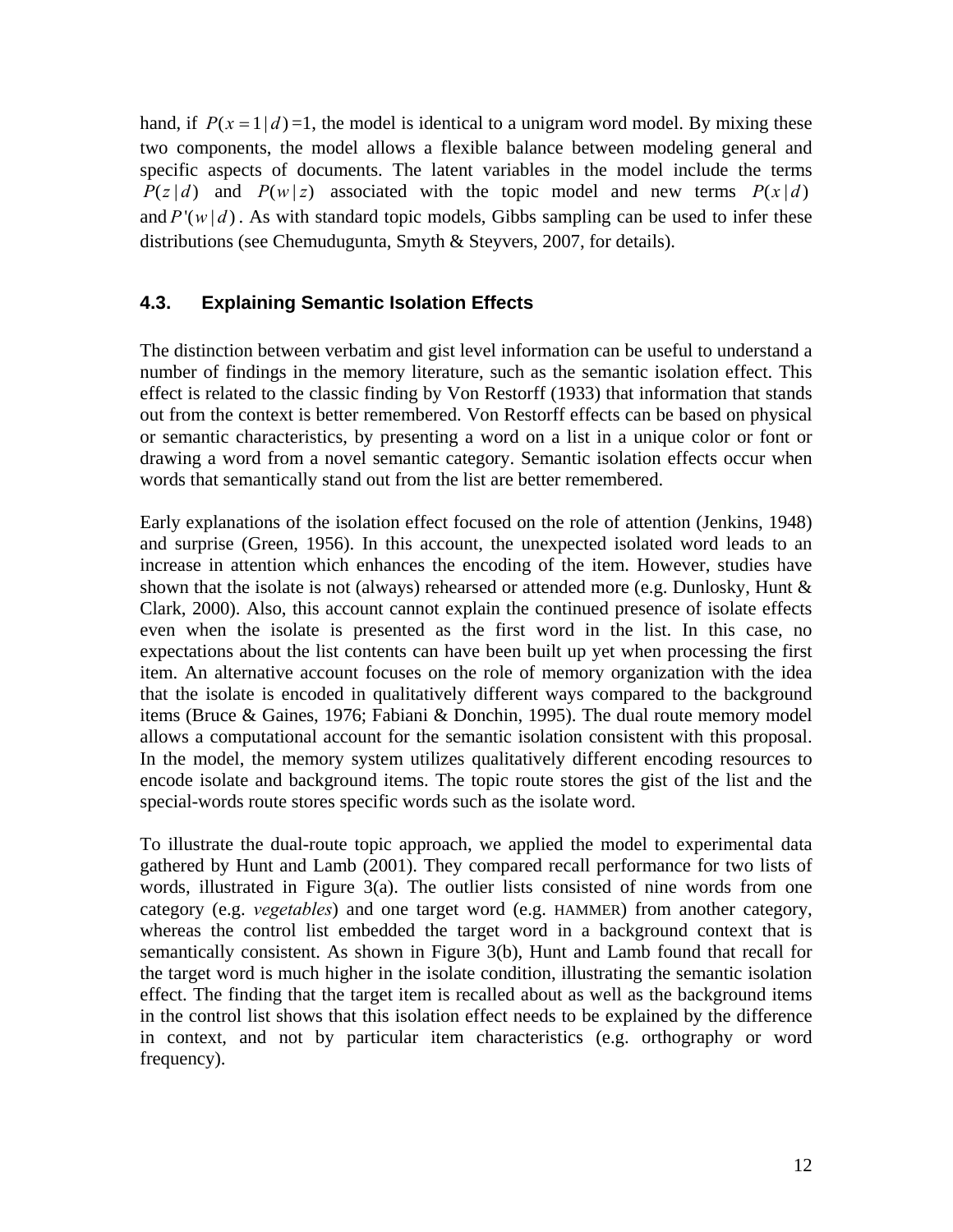

**Figure 3. (a) Two example lists used in semantic isolation experiments by Hunt and Lamb (2001). The outlier list has one target word (HAMMER) which is semantically isolated from the background. The control list uses the same target word in a semantically congruous background. (b) Data from Experiment 1 of Hunt and Lamb (2001) showing the semantic isolation effect (c). The predictions of the dual-route topic model.** 

We encoded the outlier and control lists with the dual-route topic model. To simplify the simulations, we used the same 1500 topics illustrated in Figure 2 that were derived by the standard topic model. We therefore inferred the special word distribution and topic and route weights for this list while holding fixed the 1500 topics. We also made one change to the model. Instead of using a Dirichlet prior for the multinomial of the special-word distribution that has a single hyperparameter for all words, we used a prior with hyperparameter values that were higher for words that are present on the list than for words that were absent (0.001 and 0.0001 respectively). This change forces the model to put more a priori weight on the words that are part of the study list.

Figure 4 shows the model encoding for the isolate list shown in Figure 3(a). The most likely topic is the vegetable topic, with smaller probability going toward the farming and tools topics, reflecting the distribution of semantic themes in the list. The special word distribution gives relatively high probability to the word HAMMER. This happens because the model encodes words either through the topic or special word route and the probability of assigning a word to a route depends on how well each route can explain the occurrence of that word in the context of other list words. Because most of the vegetablerelated words can be explained by the topic route, these words will receive lower probability from the special-word route. On the other hand, the word HAMMER, which is semantically isolated from the vegetable words cannot be explained well by the topic route, which makes it more likely to be associated with the special-word route. To simulate recall, Equation (4) can be applied to calculate the posterior predictive probability over the whole vocabulary (26,000+ words) using the model encoding. We will refer to this as the retrieval distribution. The retrieval distribution shown in Figure 4 shows an advantage for the isolate word. This occurs because the special-word distribution concentrates probability on the isolate word which is preserved in the reconstruction using both routes (the topic route distributes probability over all words semantically related to the list, leading to a more diffuse distribution). Figure  $3(c)$  shows the model predictions for the experiment by Hunt and Lamb (2001), which exhibits the same qualitative pattern as the experimental data. Note that the retrieval probability can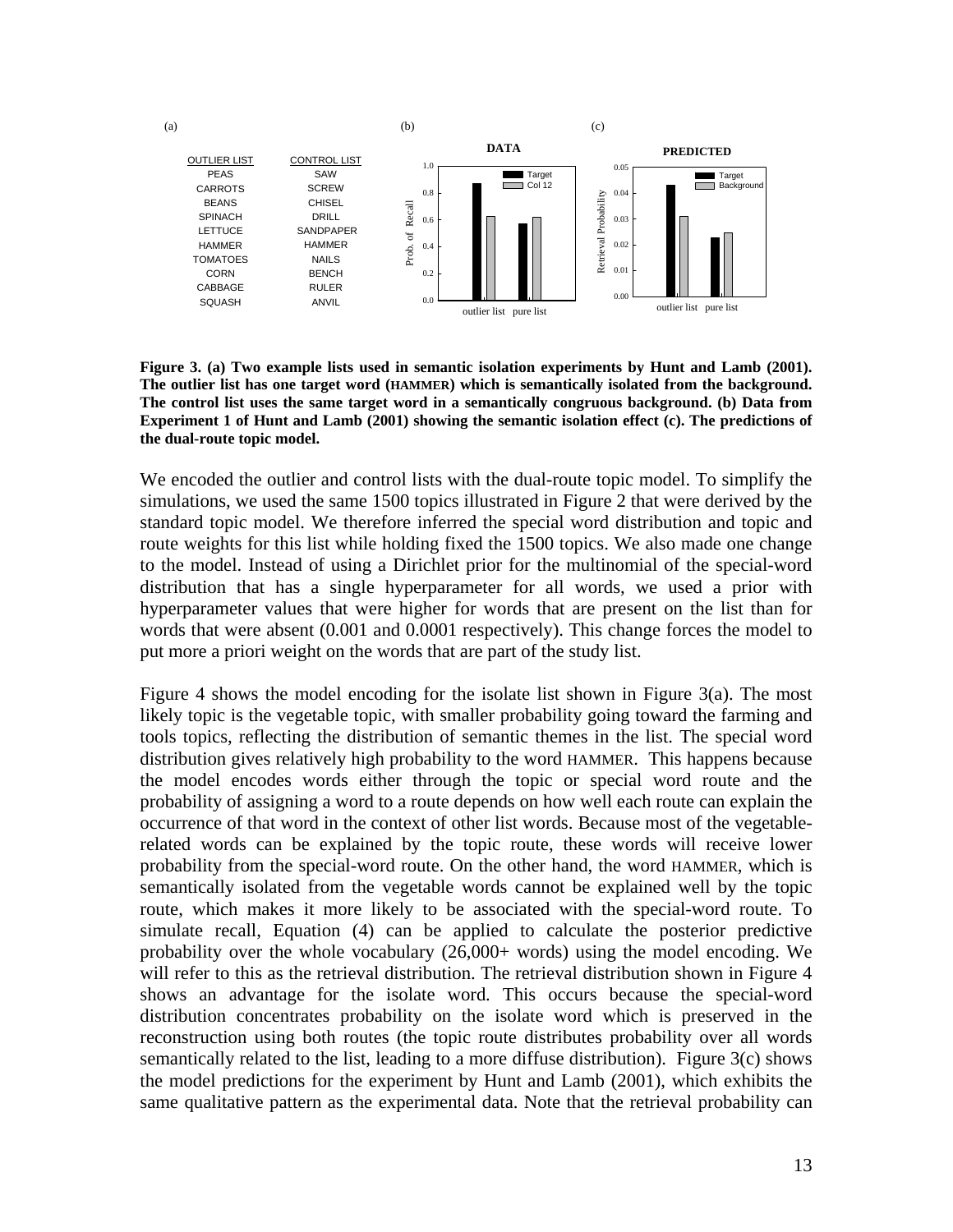only be compared qualitatively to the observed recall probability. In order to fully simulate recall, we would have to implement a sampling process with a stopping rule to simulate how human participants typically produce only a subset of words from the list. For reasons of simplicity, we chose not to implement such a sampling process.



**Figure 4. Example encoding and reconstruction of a list of words with the dual-route topic model. Note that the topic distribution is truncated and only shows the top 3 topics. Similarly, the specialword and retrieval distributions only show the top 9 nine words from a vocabulary of 26,000+ words.** 

#### **4.4. Explaining False Memory effects**

The dual-route topic model can also be used to explain false memory effects (Deese, 1959; McEvoy, Nelson, & Komatsu, 1999; Roediger, Watson, McDermott, & Gallo, 2001). In a typical experiment that elicits the false memory effect, participants study a list of words that are associatively related to one word, the lure word, that is not presented on the list. At test, participants are instructed to recall only the words from the study list, but falsely recall the lure word with high probability (in some cases the lure word is recalled more often than list words). Results of this kind have led to the development of dualroute memory models where the verbatim level information supports accurate recall whereas the gist level information that is activated by the semantic organization of the list supports the intrusion of the lure word. (Brainerd, Reyna, & Mojardin, 1999; Brainerd, Wright, & Reyna, 2002). These models were designed to measure the relative contribution of gist and verbatim information in memory but do not provide a computational account for how the gist and verbatim information is encoded in memory.

To explain how the dual-route topic model accounts for the false memory effect, we applied the model to a recall experiment by Robinson and Roediger (1997). In this experiment, each study list contains a number of words that are associatively related to the lure word, which itself is not presented on the study list. The remaining words were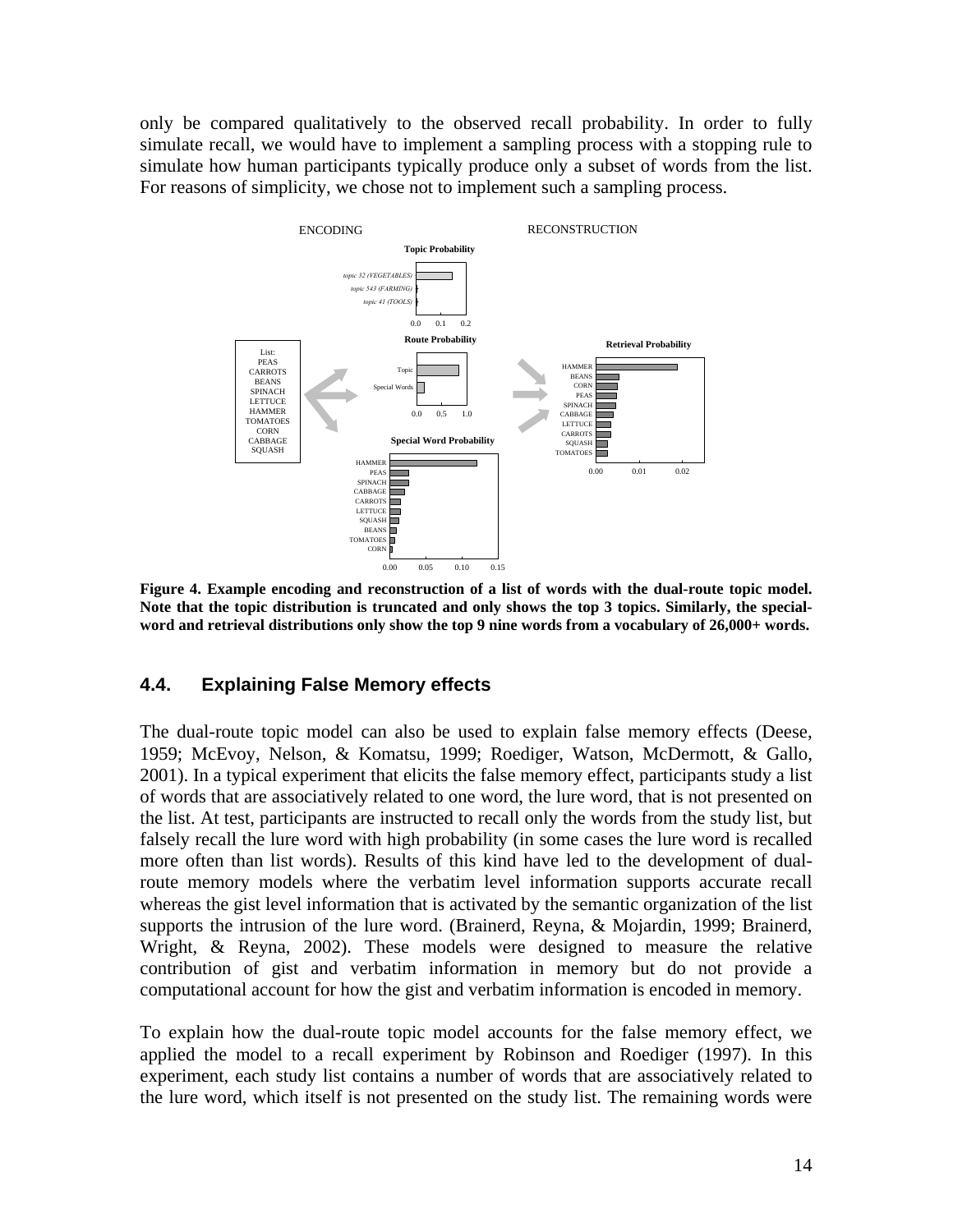random filler words that did not have any obvious associative structure. In the experiment, the number of associatively related words were varied while keeping the total number of study words constant. Figure 5(a) shows some example lists that contain 3, 6, and 9 associates of the word ANGER which itself is not present on the list. Figure 5(b) shows the observed recall probabilities for the studied items and the lure word as a function of the number of associates on the list. With an increase in the number of associates, the results show an increase in false recall of the lure word and a decrease in veridical recall. We applied the dual-route topic model to this experimental setup and simulated word lists similar to those used by Robinson and Roediger (1997). Figure 5(c) shows that model predicts retrieval probabilities that are qualitatively similar to the observed recall probabilities. As the number of associates increases, the model will put increasingly more weight on the topic route, because the topic route can better explain the associative structure when more associates are present. By putting more weight on the topic route, this leads to an increase in generalization beyond the list words which is associated with an increase in false recall. Similarly, with an increasing weight on the topic route, there is a corresponding decrease in weight for the special-word route. This route is needed to reconstruct the specific words present on a list and as the weight on this route decreases, there is a decrease in veridical recall. Therefore, the model explains these findings in a qualitative fashion by underlying change in the balance between gist and verbatim level information. One advantage of this model over other dual route memory models (e.g. Brainerd, Reyna, & Mojardin, 1999; Brainerd, Wright, & Reyna, 2002) is that the model explains performance at the level of individual words and specifies a representation for gist and verbatim information.



**Figure 5. (a) Example study lists varying the number of words associated to the lure ANGER which is not presented on the list. (b) Data from Robinson and Roediger (1997), Experiment 2, showing the observed recall probabilities for studied items and the lure item as a function of the number of associates on the list. (c) Predictions from the dual-route topic model.** 

#### **4.5. Application to Information Retrieval**

The dual-route topic model can be applied to documents to probabilistically decompose words into contextually unique and gist related words. Such as decomposition can be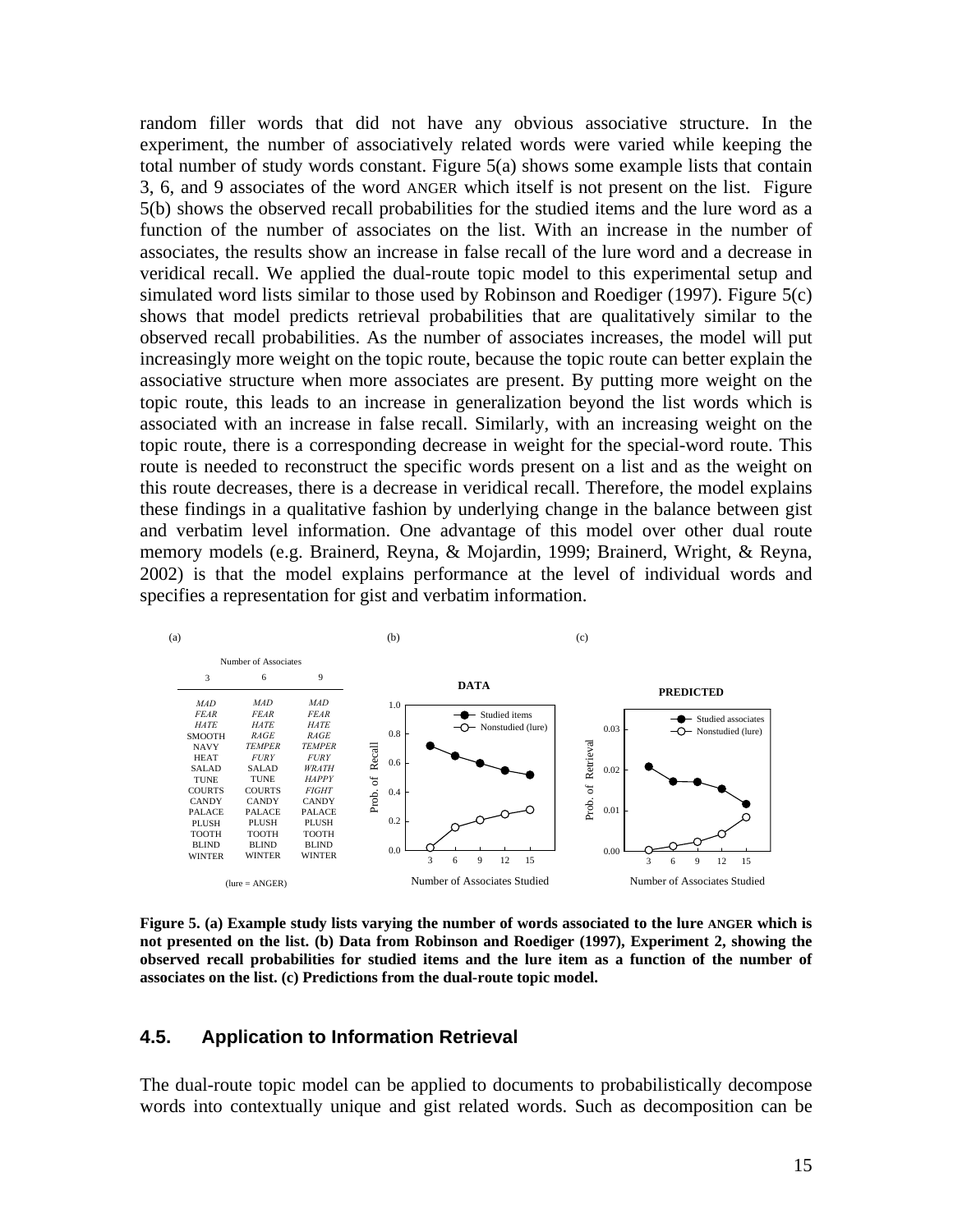useful for information retrieval because it allows queries to be matched to documents at two levels of generality: specific information captured by the special-word route and content related information captured by the topic model. To illustrate how the model operates on documents, we applied the model with  $T=100$  topics to a set of 1281 abstracts from *Psychological Review*, and separately to a set of 3104 articles from the *New York Times*. Figure 6 shows fragments of two example documents that were encoded with the dual-route topic model. The background color of words indicates the probability of assigning words to the special words topic—darker colors are associated with higher probability that a word was assigned to the special topic. The words with gray foreground colors were treated as stopwords and were not included in the analysis. The model generally treats contextually unique words as special words. This includes names of people (e.g. NOSOFSKY, SCHAFFER in the psych review abstract) and low frequency words (e.g. THERMOELECTRIC in the New York Times article).

#### **Psychological Review abstract New York Times article**

alcove attention learning covering map is a connectionist model of category learning that incorporates an exemplar based representation d . l . medin and m . m . schaffer 1978 r . m . nosofsky 1986 with error driven learning m . a . gluck and g . h . bower 1988 d . e . rumelhart et al 1986 . alcove selectively attends to relevant stimulus dimensions is sensitive to correlated dimensions can account for a form of base rate neglect does not suffer catastrophic forgetting and can exhibit 3 stage u shaped learning of high frequency exceptions to rules whereas such effects are not easily accounted for by models using other combinations of representation and learning method .

south korea took a big step today toward opening up its state run power generation industry to foreign investors the state owned korea electric power corporation or kepco the only company in the nation involved in power generation said it would spin off six independent companies in november the company s first concrete move toward privatization in its 38 year history later this month the government will offer the six companies for sale to both foreign and domestic buyers kepco will allot 42 power generation facilities either currently in operation or under construction to five hydro and thermoelectric power companies lee hyung chul director of restructuring at the utility said nuclear power plants will be separated into a

#### **Figure 6. Finding contextually unique words in two example documents. The background shading indicates the probability that a word is assigned to the special-word route.**

Chemudugunta, Smyth and Steyvers (2007) reported some initial information retrieval results of the dual-route topic model. They applied the model to a several sets of articles from the TREC corpus, which was developed by the information retrieval community to compare and test methods. For each candidate document, they calculated how likely the query *q* was when "generated" from the distributions associated with topics and special words. Under the assumption that the query words are generated independently, the query likelihood can be calculated by:

$$
P(q|d) = \prod_{w \in q} \left[ P(x=0|d) \sum_{t=1}^{T} P(w|z=t) P(z=t|d) + P(x=1|d) P'(w|d) \right] \tag{5}
$$

where the product is over all words that are part of the query. The retrieval performance of the model can be assessed by comparing the query likelihoods to human relevance judgments that are part of the TREC database. Chemudugunta et al. (2007) showed that the dual-route topic model significantly outperforms a variety of information retrieval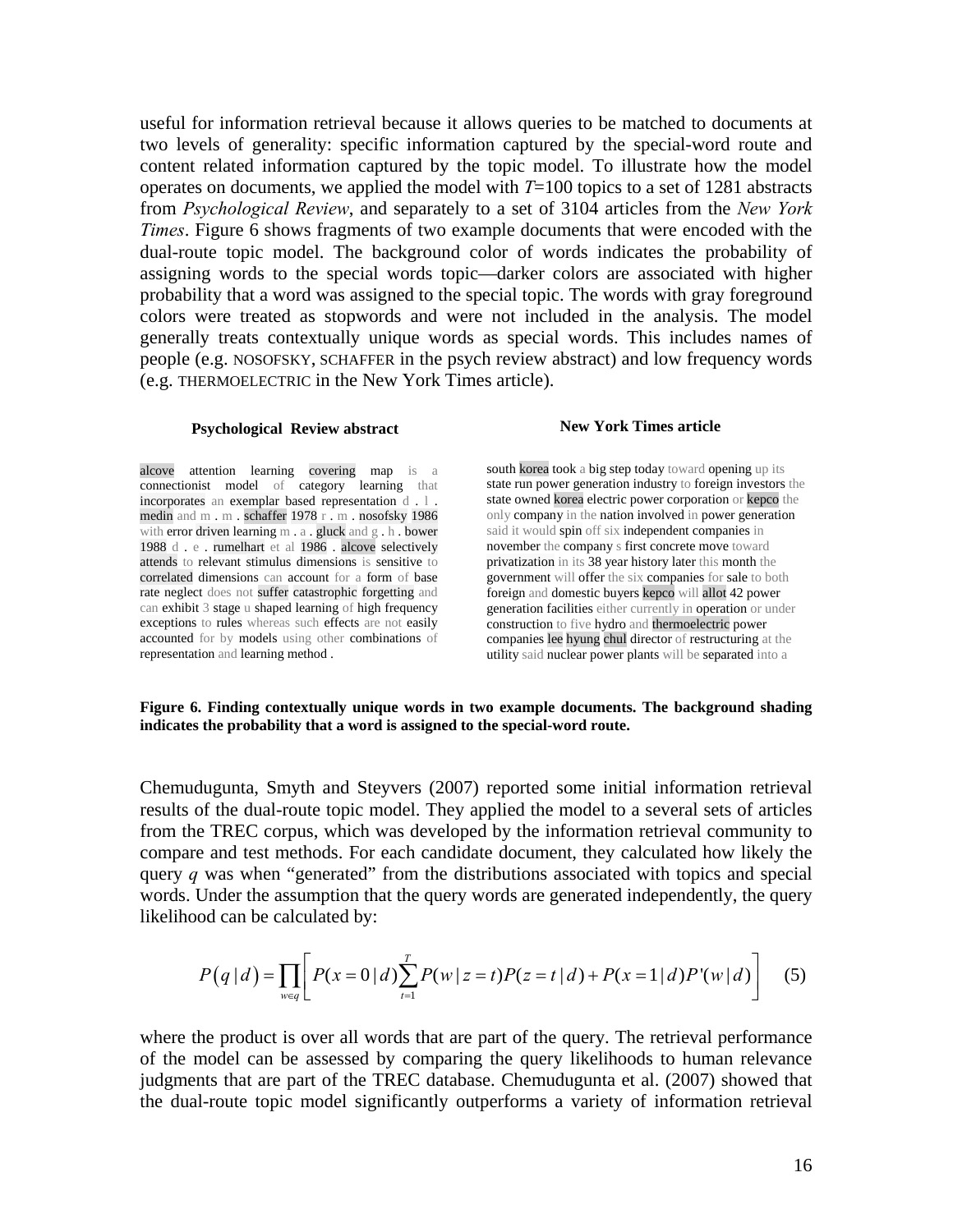methods such as LSI and LDA which focus on content-based matching and TF-IDF which focuses on keyword matching.

The results of this test indicate that the dual-route topic model does not suffer from the weakness of techniques such as LSI and LDA, which are not able to match specific words in queries and therefore might be prone to over-generalization. Similarly, the model does not suffer from the limitations of the TF-IDF approach in terms of its ability to generalize. The results thus suggest that the best information retrieval results can be obtained by a combination of content-based and keyword-based matching techniques, paralleling contemporary accounts of the structure of human memory.

### **5. Discussion**

In a rational analysis of cognition, the cognitive system is analyzed in terms of the computational demands that arise from the interaction with our environment (Anderson, 1990; Chater & Oaksford, 1999; Marr, 1982; Oaksford & Chater, 1998). We proposed that both human memory and internet search faces similar computational demands. Both systems attempt to retrieve the most relevant items from a large information repository in response to external cues or queries. This suggests not only that there are many useful analogies between human memory and internet search but also that computational approaches developed in one field potentially lead to novel insights in the other.

For example, we have shown how the PageRank algorithm, developed for the Google search engines to rank webpages, can be useful in understanding human retrieval from semantic memory. We showed how PageRank can be used to measure the prominence of words in a semantic network by analyzing the associative link structure between words. The PageRank measure outperforms other measures for prominence such as word frequency in predicting performance in a simple fluency task. We also showed how research in memory that distinguishes between verbatim and gist information can lead to new computational approaches for encoding and retrieval that are not only useful to explain phenomena such as isolation and false memory effects related to human memory, but can also lead to new information retrieval methods. The central idea in these methods is striking the right balance between content-based (i.e. gist) and form-based (i.e. verbatim) matching approaches when comparing the query to candidate documents.

There are exciting new possibilities for cognitive research in language and memory to influence the design of search engines. If the user formulates a query to a search engine, this query is likely to be influenced by a complex combination of memory and language processes. The user is unlikely to remember all the details of a particular document that needs to be retrieved and therefore cognitive theories of memory organization, encoding, retention and retrieval become relevant. Similarly, the content that is indexed by search engines is often produced by human activity that can be described and explained from a cognitive perspective. While it should not be surprising that there are many cognitive aspects to information retrieval (e.g. Spink & Cole, 2005), often such cognitive aspects are stated quite informally based on intuitive notions of user behavior. For example, in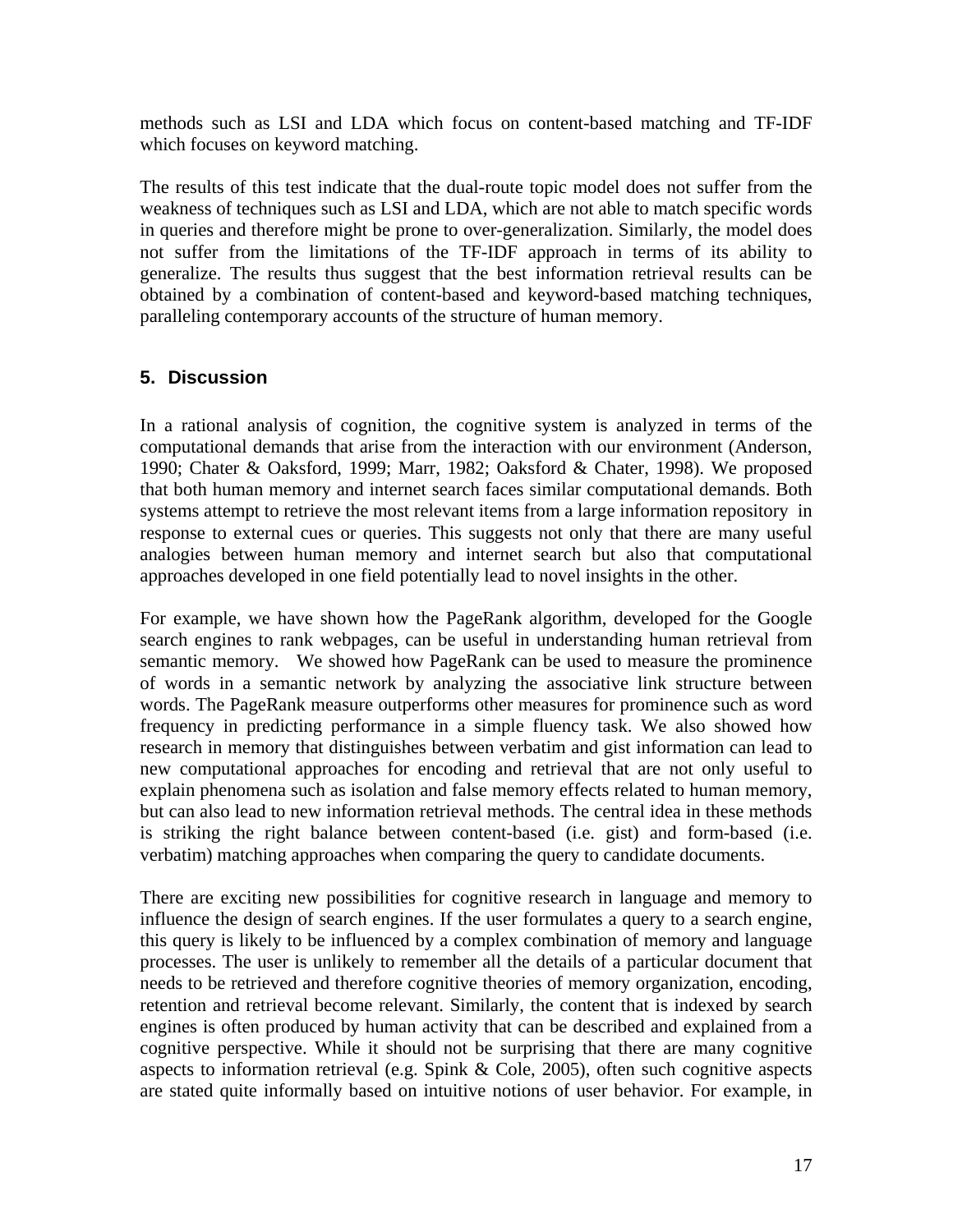the original paper that motivated the Google search engine, Brin and Page (1998, p. 108) mentioned that the PageRank algorithm was specifically designed as a measure of importance because it "corresponds well with people's subjective ideas of importance". Cognitive research can help to formalize and empirically validate intuitive notions of user behavior and the representation and usage of information in memory. Therefore, the connection between cognitive and information retrieval research can work in both directions.

#### **6. References**

Adelman, J. S., Brown, G. D. A., & Quesada, J. (2006). Contextual diversity, not word frequency, determines word-naming and lexical decision times. *Psychological Science, 17*, 814-823.

Anderson, J. R. (1990). *The adaptive character of thought.* Hillsdale, NJ: Erlbaum.

Anderson, J. R., & Schooler, L. J. (1991). Reflections of the environment in memory. *Psychological Science, 2*, 396-408.

Anderson, J. R. and Schooler, L. J. (2000). The adaptive nature of memory. In E. Tulving and F. I. M. Craik (Eds.) *Handbook of memory*, 557-570. New York: Oxford University Press.

Balota, D. A., & Spieler, D. H. (1999). Word frequency, repetition, and lexicality effects in word recognition tasks: Beyond measures of central tendency. *Journal of Experimental Psychology: General, 128*, 32-55.

Blei, D. M., Ng, A. Y., and Jordan, M. I. (2003). Latent Dirichlet Allocation. *Journal of Machine Learning Research, 3*, 993-1022.

Brainerd, C. J., Reyna, V. F., & Mojardin, A. H. (1999). Conjoint recognition. *Psychological Review, 106*, 160-179.

Brainerd, C. J., Wright, R., & Reyna, V. F. (2002). Dual-retrieval processes in free and associative recall. *Journal of Memory and Language, 46*, 120-152.

Brin, S., & Page, L. (1998). The anatomy of a large-scale hypertextual Web search engine. *Computer Networks and ISDN Systems, 30*, 107-117.

Bruce, D., & Gaines, M.T. (1976). Tests of an organizational hypothesis of isolation effects in free recall. *Journal of Verbal Learning and Verbal Behavior, 15*, 59-72.

Burrell, Q.L. (1980). A simple stochastic model for library loans. *Journal of Documentation, 36*, 115-132.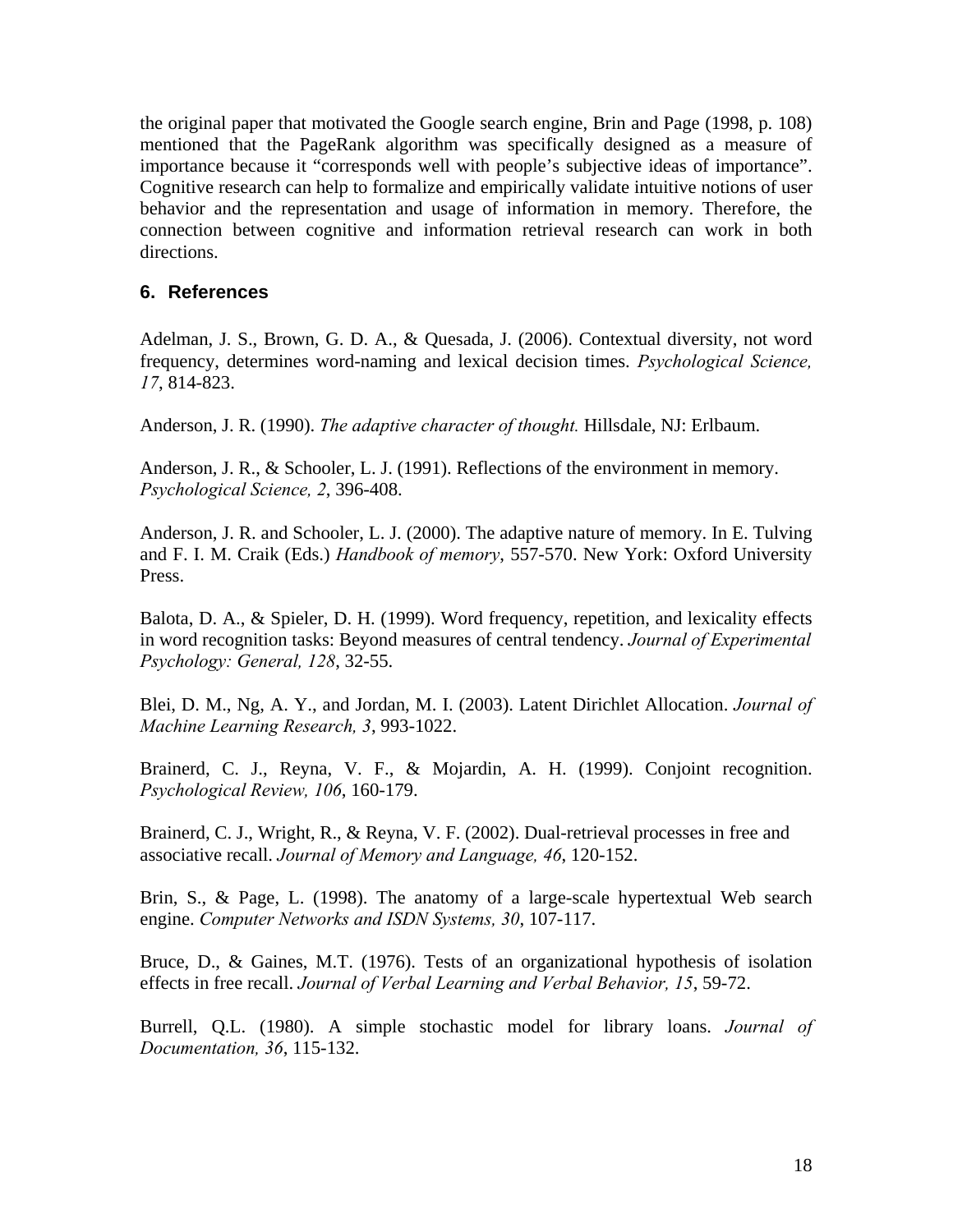Chater, N., & Oaksford, M. (1999). Ten years of the rational analysis of cognition. *Trends in Cognitive Science, 3*, 57-65.

Chemudugunta, C., Smyth, P., & Steyvers, M. (2007). Modeling General and Specific Aspects of Documents with a Probabilistic Topic Model. In: *Advances in Neural Information Processing Systems*, 19.

Collins, A. M., & Loftus, E. F. (1975). A spreading activation theory of semantic processing. *Psychological Review, 82*, 407-428.

Croft, W.B., & Lafferty, J. (Eds.) (2003). *Language modeling for information retrieval.* Kluwer Academic Publishers.

Deerwester, S., Dumais, S. T., Furnas, G. W., Landauer, T. K., and Harshman, R. (1990) Indexing by latent semantic analysis. *Journal of the American Society for Information Science, 41(6)*, 391-407.

Deese, J. (1959). On the prediction of occurrence of particular verbal intrusions in immediate recall. *Journal of Experimental Psychology, 58*, 17-22.

Dunlosky, J., Hunt, R.R., & Clark, A. (2000). Is perceptual salience needed in explanations of the isolation effect? *Journal of Experimental Psychology: Learning, Memory, and Cognition, 26*(3), 649-657.

Fabiani, M., & Donchin, E. (1995). Encoding processes and memory organization: A model of the von Restorff effect. *Journal of Experimental Psychology: Learning, Memory, and Cognition, 21*, 224-240.

Ericsson, K. A., & Kintsch, W. (1995). Long-term working memory. *Psychological Review, 102*, 211-245.

Green, R. T. (1956). Surprise as a factor in the von Restorff effect. *Journal of Experimental Psychology, 52*, 340-344.

Griffiths, T. L., and Steyvers, M. (2004). Finding scientific topics. *Proceedings of the National Academy of Science, 101*, 5228-5235.

Griffiths, T. L., Steyvers, M., & Firl, A (in press). Google and the mind: predicting fluency with PageRank. *Psychological Science.*

Griffiths, T. L., Steyvers, M., & Tenenbaum, J. B. (2007). Topics in semantic association. *Psychological Review, 114,* 211-244.

Griffiths, T. L., & Tenenbaum, J. B. (2005). Structure and strength in causal induction. *Cognitive Psychology, 51*, 354-384.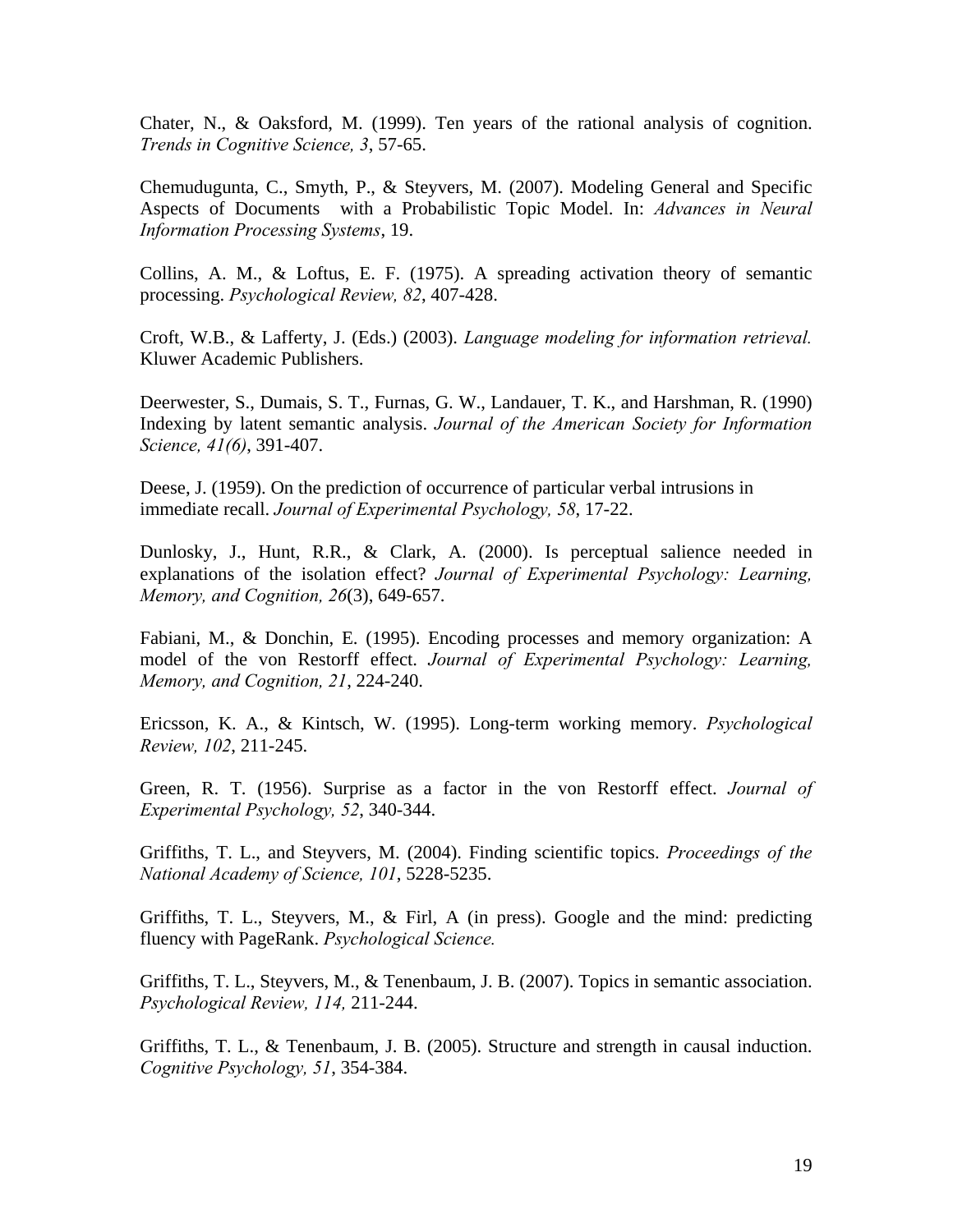Griffiths, T. L., & Tenenbaum, J. B. (2006). Optimal predictions in everyday cognition. Psychological Science, 17, 767-773

Hofmann, T. (1999) Probabilistic latent semantic indexing. In *Proc. 22nd Intl. Conf. Res. Dev. Inf. Retriev.* (SIGIR'99), pp. 50–57, ACM.

Hunt, R.R., & Lamb, C.A. (2001). What causes the isolation effect? *Journal of Experimental Psychology: Learning, Memory, and Cognition, 27*(6), 1359-1366.

Jenkins, W. O., & Postman, L. (1948). Isolation and spread of effect in serial learning. *American Journal of Psychology, 61*, 214-221.

Kintsch, W. (1988). The role of knowledge in discourse comprehension: A constructionintegration model. *Psychological Review, 95*, 163-182.

Kucera, H., & Francis, W. N. (1967). *Computational analysis of present-day American English*. Providence, RI: Brown University Press.

Lezak, M. D. (1995). *Neurological assessment* (3rd ed.). New York: Oxford University Press.

Landauer, T. K., and Dumais, S. T. (1997). A solution to Plato's problem: the Latent Semantic Analysis theory of acquisition, induction, and representation of knowledge. *Psychological Review, 104*, 211-240.

Landauer, T. K., Foltz, P. W., & Laham, D. (1998). Introduction to latent semantic analysis. *Discourse Processes, 25,* 259–284.

Mandler, G. (1980). Recognizing: The judgment of previous occurrence. *Psychological Review, 87*, 252-271.

McEvoy, C. L., Nelson, D. L., & Komatsu, T. (1999). What's the connection between true and false memories: The different roles of inter-item associations in recall and recognition. *Journal of Experimental Psychology: Learning, Memory and Cognition, 25*, 1177-1194.

Marr, D. (1982). *Vision.* San Francisco, CA: W. H. Freeman.

Nelson, D. L., Dyrdal, G., & Goodmon, L. (2005). What is preexisting strength? predicting free association probabilities, similarity ratings, and cued recall probabilities. *Psychonomic Bulletin & Review, 12*, 711-719.

Nelson, D. L., McEvoy, C. L., & Schreiber, T. A. (1998). The university of south Florida word association, rhyme, and word fragment norms. [\(http://www.usf.edu/FreeAssociation/](http://www.usf.edu/FreeAssociation/))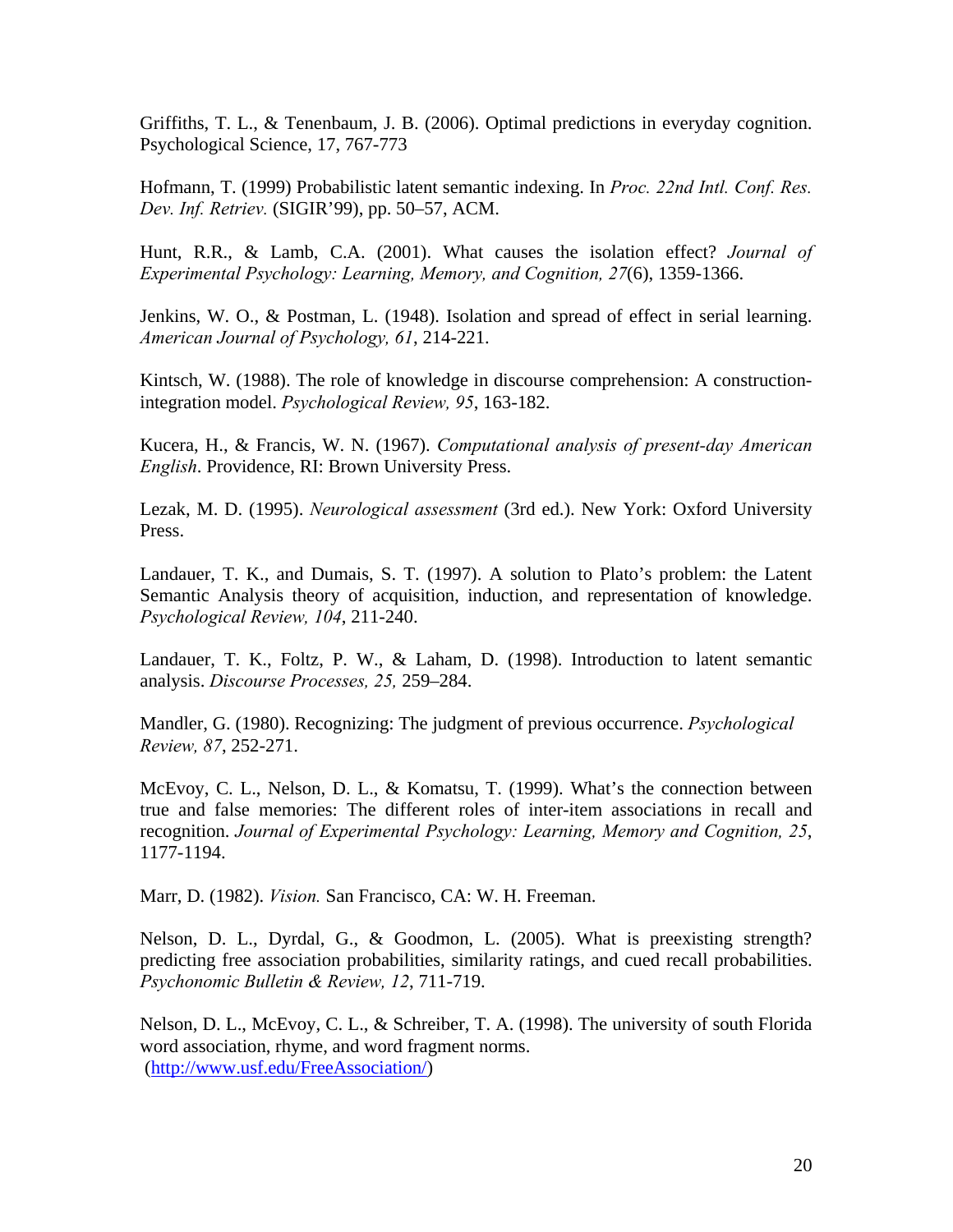Oaksford, M., & Chater, N. (1994). A rational analysis of the selection task as optimal data selection. *Psychological Review, 101*, 608-631.

Oaksford, M., & Chater, N. (Eds.). (1998). *Rational models of cognition.* Oxford: Oxford University Press.

Plaut, D., McClelland, J. L., Seidenberg, M. S., & Patterson, K. (1996). Understanding normal and impaired word reading: Computational principles in quasi-regular domains. *Psychological Review, 103*, 56-115.

Ponte, J. M. & Croft, W. B. (1998). A language modeling approach to information retrieval. In *Proceedings of ACM-SIGIR*, 275-281.

Potter, M. C. (1993). Very short term conceptual memory. *Memory & Cognition, 21*, 156-161.

Robinson, K.J., & Roediger, H.L. (1997). Associative processes in false recall and false recognition. *Psychological Science, 8*(3), 231-237.

Roediger, H. L., Watson, J. M., McDermott, K. B., & Gallo, D. A. (2001). Factors that determine false recall: A multiple regression analysis. *Psychonomic Bulletin and Review, 8*, 385-407.

Salton, G., & McGill, M.J. (1983). *Introduction to modern information retrieval.* New York: MacGraw-Hill.

Shiffrin, R. M., & Steyvers, M. (1997). A model for recognition memory: REM: Retrieving Effectively from Memory. *Psychonomic Bulletin & Review, 4*, 145-166.

Seidenberg, S. M., & McClelland, J. L. (1989). A distributed, developmental model of word recognition and naming. *Psychological Review, 96*, 523-568.

Spink, A., & Cole, C. (Eds.) (2005) *New Directions in Cognitive Information Retrieval.* Springer.

Steyvers, M., Griffiths, T.L. (2006). Probabilistic topic models. In T. Landauer, D McNamara, S. Dennis, and W. Kintsch (Eds.), *Latent Semantic Analysis: A Road to Meaning.* Mahwah, NJ: Erlbaum.

Steyvers, M., Griffiths, T.L., & Dennis, S. (2006). Probabilistic inference in human semantic memory. *Trends in Cognitive Sciences, 10*(7), 327-334.

Steyvers, M., Tenenbaum, J., Wagenmakers, E.J., & Blum, B. (2003). Inferring causal networks from observations and interventions. *Cognitive Science, 27, 453-489*.